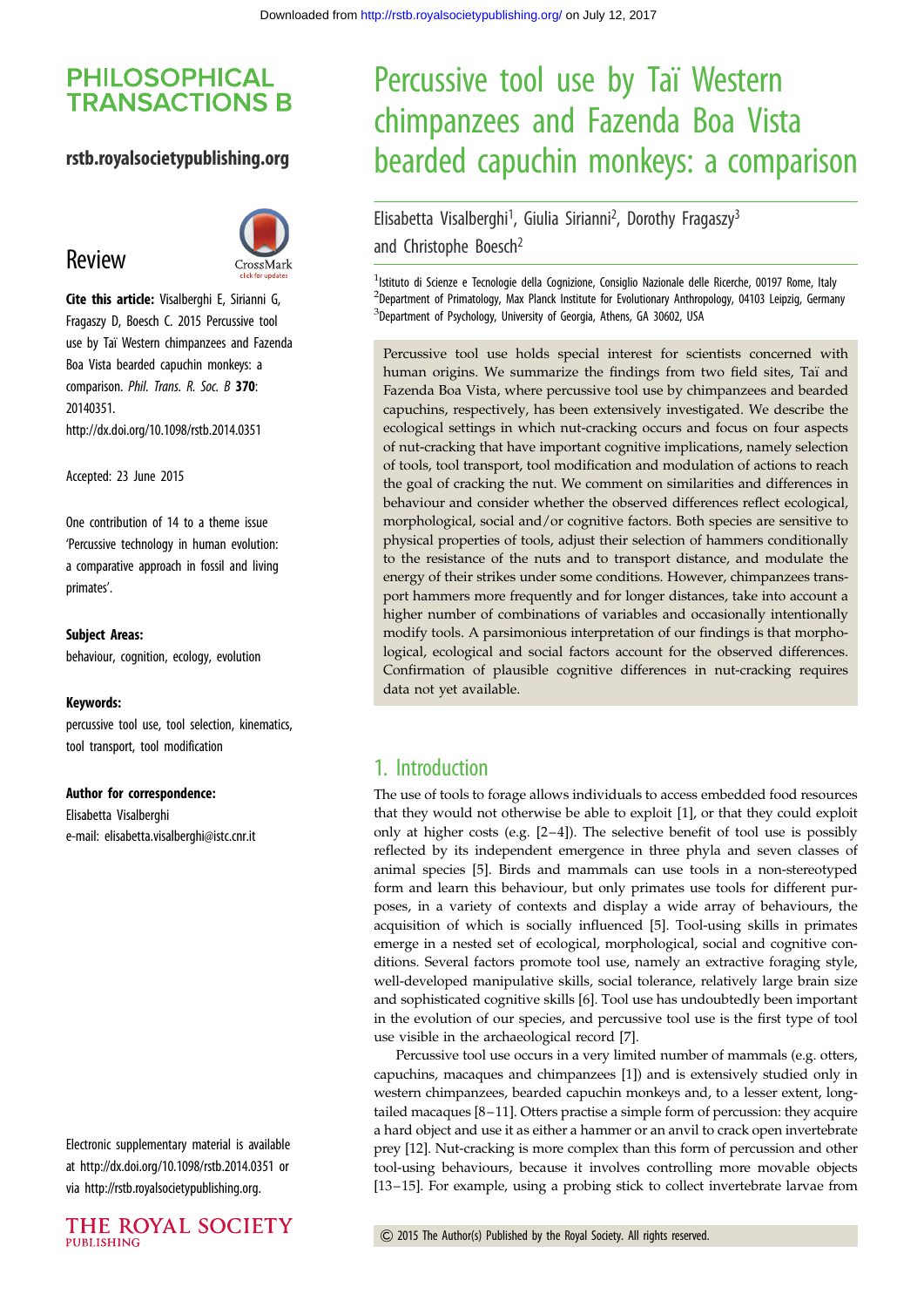<span id="page-1-0"></span>inside tree trunks or branches, as seen in New Caledonian crows [\[16](#page-12-0)], involves managing one moving object (the probe) to produce one spatial relation (inserting the probe into the hole). Nut-cracking involves two or three movable objects (nut, hammer and sometimes the anvil) and the production of two independent spatial relationships (nut to the anvil and hammer to the nut). These spatial relationships should be produced in a specific temporal pattern [[13,17,18\]](#page-12-0) and paying attention to the position of the nut on the anvil, the orientation of the stone with respect to the nut, the trajectory of the strike with respect to the nut, the kinetic energy of the strike and the control of the stone at the end of the strike [\[19,20](#page-12-0)]. Perhaps this set of requirements explains why cracking nuts with a hammer is rare, despite the high nutritional value of nuts (see §3b).

Stone tool use<sup>1</sup> in chimpanzees, inferred over  $150$  years ago (cited in [\[9\]](#page-12-0)), was considered as induced by captivity and proximity with humans until several types of tool use were observed in the wild [[21\]](#page-12-0). In fact, chimpanzees possess extensive tool sets and the tool set of each population reflects adaptation to local ecological conditions and cultural differences [\[22](#page-12-0)–[24\]](#page-12-0). Chimpanzees use tools for foraging, as well as in social and symbolic contexts [[23\]](#page-12-0). Tool use in captive capuchins was first mentioned in the sixteenth century in chronicles of the first scientific expeditions in the New World and its variety and flexibility thoroughly studied in the past century (for a review, see [\[18](#page-12-0)]). However, only in the present millennium has habitual tool use in wild capuchin populations been reported, indicating that different populations have different tool repertoires and that tool use occurs in foraging and social contexts [[25,26\]](#page-12-0). To date, tool sets in one population [[27\]](#page-12-0) and variability among populations in the types of stone tool used to exploit seeds or nuts have been described [\[28,29](#page-13-0)]. Hence, capuchins' stone tool use has become a reference point for those studying the evolution of tool use in hominins, as is chimpanzees' stone tool use [\[30](#page-13-0)].

The last common ancestors of living stone tool-using nonhuman primate species and Homo lived 7–8 Ma for Pan and Homo [[31\]](#page-13-0), 25 Ma for Macaca and Homo [[32\]](#page-13-0) and 35 Ma for Cebus/Sapajus and Homo [\[33](#page-13-0)]. The phylogenetic distance among these taxa makes the argument that their common ancestor also used tools unlikely; instead, it suggests that stone tool use has emerged independently in capuchins, macaques and hominids.

In this article, we compare stone tool use by chimpanzees (Pan troglodytes verus) and by bearded capuchin monkeys (Sapajus libidinosus). The findings come from the long-term studies carried out in the Taï National Park (hereafter Taï) on chimpanzees and in Fazenda Boa Vista (hereafter FBV) on capuchins. The Ta¨ı chimpanzees project started in 1979. Owing to the long habituation process, individual behavioural data were first published after 5 years. At present, research involves three neighbouring habituated chimpanzee communities [[23,](#page-12-0)[34\]](#page-13-0). Ecological surveys have been regularly conducted in the past ca 30 years, and recently field experiments on nut-cracking have started [\[35](#page-13-0)]. Capuchins in FBV have been studied during a much shorter period. The EthoCebus project started soon after stone tool use was discovered in 2003. Systematic data collection on two habituated groups began in 2006. Since then, field observations, ecological surveys and controlled experimental studies of nut-cracking have been carried out [[10\]](#page-12-0); moreover, subjects' body masses have been systematically recorded [\[36](#page-13-0)].



Figure 1. The diagram indicates the main task, ecological and individual constraints influencing percussive tool-use behaviour and ultimately efficiency in cracking nuts. (Online version in colour.)

Taï and FBV are located in very different habitats and thus provide a unique opportunity to explore the influence of ecological variables on the percussive tool use of these species. In §2, we schematically describe the demands that nut-cracking poses to a tool user. Then, we illustrate the ecological setting in which nut-cracking occurs in Taï and in FBV, focusing on the availability and physical properties of nuts, anvils and hammers (§3) and on body mass of individuals of the two species (§4). Having presented this background information, in §5 we summarize our findings on nut-cracking behaviour, focusing on aspects that have important cognitive implications such as selection, transport and modification of hammers, modulation of percussive actions and efficiency. This is the first time in which field researchers jointly compare stone tool use in capuchins and chimpanzees. The closer phylogenetic distance and the stronger cognitive similarities between humans and apes than between humans and capuchins [\[37](#page-13-0)] predict greater complexity in the use of hammers in Pan than in Sapajus. So, in §6, our goal is to examine support for this prediction by commenting on those aspects where the species resemble one another and on aspects where they differ and by discussing the extent to which ecological, morphological and social factors are sufficient to account for species' differences. If these factors can account for observed differences, then predicted cognitive differences must be evaluated via other studies.

## 2. Constraints on percussive tool use

As shown in figure 1, the challenges faced by a stone tool user depend on (i) the task constraints of producing an effective strike; (ii) the resources (spatial distributions and characteristics of nuts, hammers and anvils) and (iii) the individual's characteristics (body mass, motor skills and cognitive skills). At the behavioural level, the individual should find, or travel to, a suitable object to use as percussor (that has adequate resistance and mass to be used effectively to crack the nut; hereafter, 'functional tool'), a suitable nut and a suitable anvil. Bringing these three objects together requires transport of at least one of them. To maximize the energetic benefits of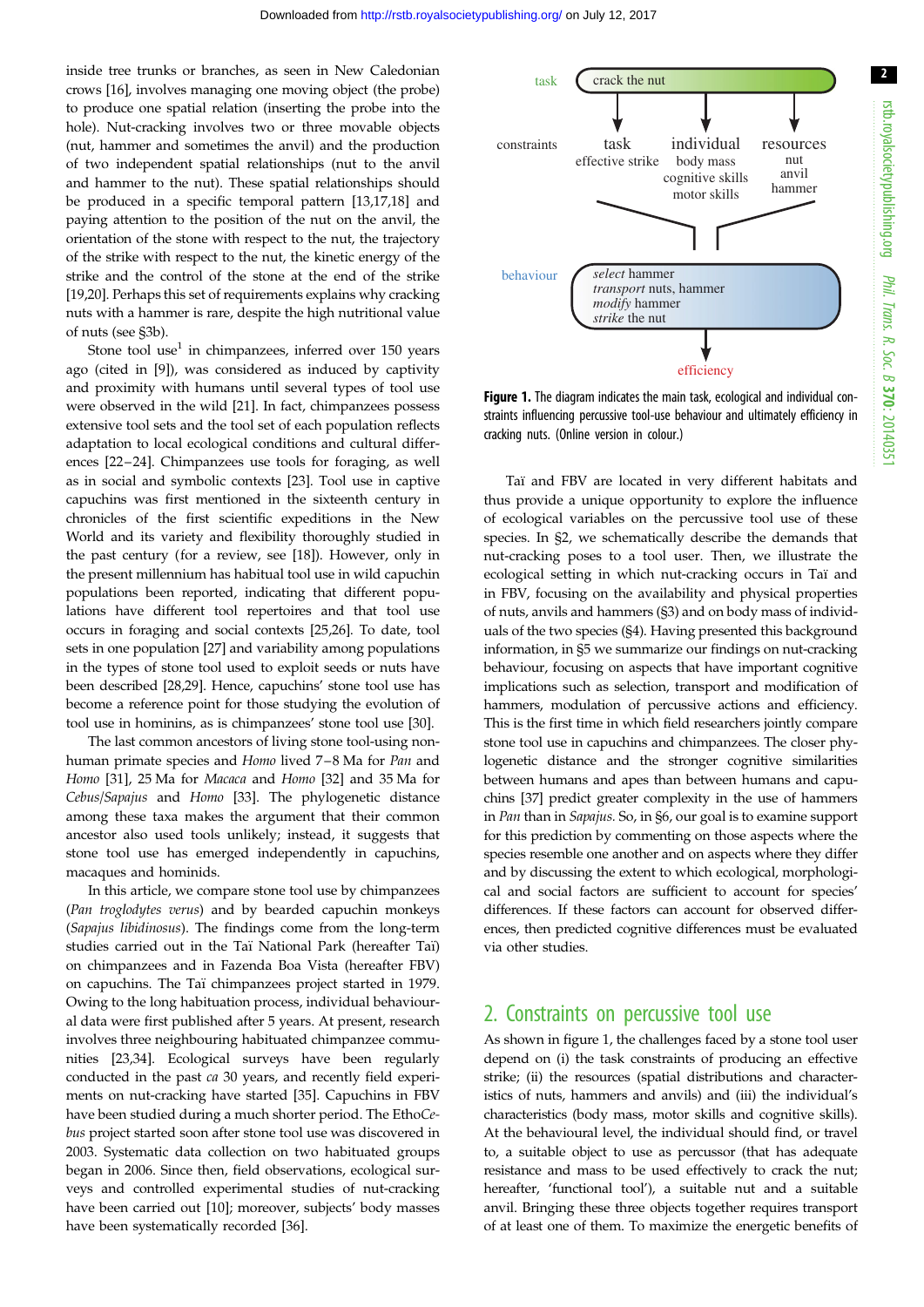this activity, the individual could select the 'optimal tool' that minimizes costs of transport and maximizes production of appropriate kinetic force. Moreover, during the striking phase, an individual should hit the nut with sufficient kinetic energy to overcome the resistance of the encased food item, while holding the hammer in an appropriate orientation, and striking at an appropriate angle. The specific parameters to be optimized depend upon the hammer, the anvil and the nut. In addition, the resistance properties of the nut change dynamically as cracking progresses [\[38\]](#page-13-0).

We now proceed to examine whether and how chimpanzees and capuchins manage these components of nut-cracking. As we shall see, chimpanzees and capuchins crack nuts of equivalent resistance; to accomplish the same task, they use strategies suited to the resources available in their respective habitats and to their body masses.

# 3. Ecology: habitat, nuts, anvils and hammers

#### (a) Habitat

The chimpanzee study site is located in the Taï National Park, Côte d'Ivoire. It is a pristine tropical rainforest with an average rainfall of 1800 ml  $yr^{-1}$  and average temperature of  $24-28$ °C, characterized by two rainy seasons (May–June and September-October) and two dry seasons (July-August and November–April) [[9](#page-12-0)]. The territory of the North group, from which most of the data presented here come, is predominantly flat, with some hills; the numerous small streams are bordered by specific flora, whereas the rest of the forest is quite homogeneous in terms of type and density of vegetation.

The capuchin study site, FBV, is located in the southern Parnaíba Basin in Piauí (Brazil). It is a transition area between wooded savannah and thorny shrub land (cerrado and caatinga) with the alternation of a dry season (from May to September with mean monthly rainfall of 5.5 mm) and a wet season (from October to April with mean monthly rainfall of 181 mm) [[39\]](#page-13-0). The area is a flat plain punctuated by sandstone ridges, pinnacles and mesas rising steeply to 20–100 m above the plain. The cliff and plateau consist of inter-bedded sandstone, siltstone and shale. According to the terrain, the proximity to water sources and the types of vegetation physiognomies it is possible to distinguish among plain, marsh, cliff, talus and plateau [\[40](#page-13-0)].

#### (b) Nuts: characteristics and distribution

As shown in [table 1](#page-3-0), both species use tools to crack several species of nuts, the characteristics of which vary within site and may overlap between sites. In both sites, most of the nut species present are cracked with tools, though some are not consumed, possibly because they require a special technique (e.g. Irvingia by chimpanzees), they are too resistant (Palmeira by capuchins), or for ecological/cultural reasons [[42,44\]](#page-13-0).

Chimpanzees have nuts available almost all year around (about 8–10 months per year). The most exploited nuts are Coula and Panda whereas Parinari are eaten only at trees producing especially large nuts. Coula trees are among the most abundant trees in the forest  $(10 \text{ ind ha}^{-1})$ , growing clustered (their spatial correlation according to the Moran's index is  $+0.11$ ) on the slopes and crests of hilly areas [\[45\]](#page-13-0). At the beginning of the Coula season [\(table 1\)](#page-3-0), chimpanzees crack Coula nuts in the tree, when they are still attached at branches; later in the season they do so on the ground when the nuts are homogeneously distributed below the crowns of the many trees growing in proximity to one another. Each tree can produce 200–500 single kernel nuts per year.

Panda trees are relatively rare  $(0.5 \text{ ind ha}^{-1})$ , typically dispersed along the rivers, not overlapping much with Coula trees, and solitary (Moran I =  $-0.02$ ; [[45](#page-13-0)]). During the Panda season ([table 1\)](#page-3-0), chimpanzees crack Panda nuts fallen to the ground below the tree crown. Panda nuts are very hard and therefore remain edible for many months. Each tree usually produces from 3 to 50 nuts per year (though in mast years they produce several hundred nuts). Each nut contains three to four kernels that must be accessed individually by repeatedly repositioning the nut on the anvil.

Panda are the hardest nuts found in Africa and require a hit about five times stronger than Coula nuts [\(table 1](#page-3-0)) [[13\]](#page-12-0). The resistance of Panda is similar throughout the season, whereas that of Coula decreases throughout the season so that at the beginning of the season they are 22% harder than late in the season when they are brittle [[13](#page-12-0)[,34,46](#page-13-0)].

Capuchins use tools more frequently to exploit palm nuts (86% of the episodes) than other food items [\[25](#page-12-0)]. Although many palm species producing nuts are present at FBV, capuchins crack mostly those of catulè, piassava, tucum and catulí. Overall, palm nuts are available all year whereas cashew nuts (Anacardium spp.) are available seasonally ([table 1](#page-3-0)). A transect census estimated that palm trees exploited by capuchins are very abundant in the plain and in the marsh (859 ind ha<sup>-1</sup> and 779 ind ha<sup>-1</sup>, respectively), and less abundant in the talus and in the cliff-plateau (460 ind  $ha^{-1}$  and 130 ind  $ha^{-1}$ , respectively [[47](#page-13-0)]). Despite the abundance of palm trees, palm nuts are never very abundant as palms produce them intermittently and in much smaller quantities than, for example, Coula trees. Capuchins find the palm nuts loose on the ground or attached to fruit stalks at ground level. Cashew nuts are collected in the tree or from the ground, where they fall and dry.

The most resistant palm nut cracked by capuchins (the piassava) has a peak-force-at-failure similar to that of the Panda cracked by chimpanzees, whereas tucum and catulé are about five times less resistant [\(table 1](#page-3-0)) [[41\]](#page-13-0). Sometimes palm nuts are parasitized (and capuchins eat the grub); resistance to fracture does not differ between parasitized and non-parasitized nuts. The monkeys can open the dry cashew nuts either with their teeth or with tools [\[4,25\]](#page-12-0). In this case, tool use serves to open the nut without exposing the hands or mouth to the caustic resin present in the shell [\[48\]](#page-13-0).

Nutritional analyses performed on nuts from the Taï forest show that they provide 274–539 kilocalories per 100 g dry weight, with Parinari having the highest caloric value and Panda the highest protein content [\(table 1](#page-3-0)); this nut can be parasitized and chimpanzees eat the larvae. Nutritional analyses performed on the palm nuts from FBV show that they provide 487–664 kilocalories per 100 g dry weight with piassava having the highest caloric value and protein content [\(table 1\)](#page-3-0). Cashew nuts are similar to palm nuts in caloric and protein contents.

Summary. Overall, nuts seem more seasonal and abundant in Taï than in FBV. Chimpanzees crack the nuts at all Panda and Coula trees producing them. Capuchins exploit palm nuts more opportunistically. All nut species have high caloric and protein contents. The hardest species cracked by the two species (Panda and piassava) have similar resistance.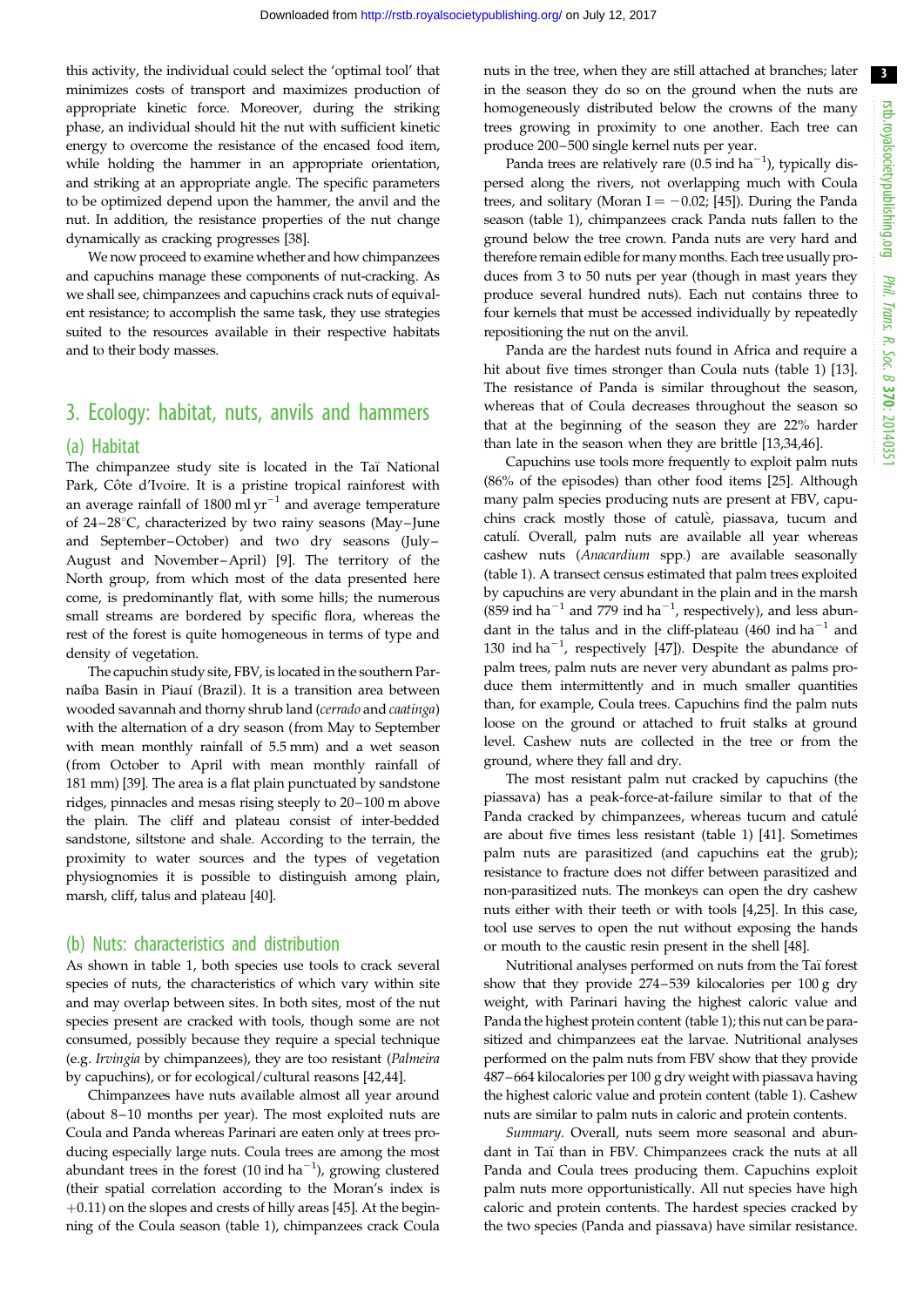<span id="page-3-0"></span>Table 1. Species of nuts and other encased food items present at Taï and FBV (question mark indicates uncertainty about the species identity) and cracked with tools by chimpanzees and capuchins. Information about nut resistance, nutritional values and seasonality is also reported.

|                                       | capuchins FVB                                        | chimpanzees Taï                        |
|---------------------------------------|------------------------------------------------------|----------------------------------------|
| nut species present                   | * Catulè (Attalea barreirensis)                      | * Coula (Coula edulis)                 |
| nut cracked with tools (*)            | * Tucum (Astrocaryum campestre)                      | * Panda (Panda oleosa)                 |
|                                       | * Catulì (Attalea sp.)                               | * Parinari (Parinari excelsa)          |
|                                       | * Piassava (Orbignya sp.)                            | * Detarium (Detarium senegalense)      |
|                                       | * Naja (Attalea dubia?)                              | * Sacoglottis (Sacoglottis gabonensis) |
|                                       | * Tucum (Astrocaryum aculeatissimum?)                | Irvingia (Irvingia gabonensis)         |
|                                       | * Pati (Syagrus cocoides)                            | Oil palm (Elaeis guineensis)           |
|                                       | * Cashew (Anacardium occidentale)                    | Klainedoxa (Klainedoxa gabonensis)     |
|                                       | * Cashew (Anacardium othonianum?)                    | ([42]; C. Boesch 1979-1999, personal   |
|                                       | Palmeira (Palmeira oleifera?)                        | observations)                          |
|                                       | Buritì (Mauritia flexuosa)                           |                                        |
|                                       | (E. Visalberghi 2004 - 2015, personal observations;  |                                        |
|                                       | [4,25,41]                                            |                                        |
| other food items cracked with tools   | Fruta-danta (fam. Icacinaceae)                       | none                                   |
|                                       | Caroba (fam. Bignoniaceae)                           |                                        |
|                                       | Manioca-brava (fam. Euphorbiaceae)                   |                                        |
|                                       | [4,25]                                               |                                        |
| peak-force-at-failure of the most     | Catulè $=$ 5.1 kN                                    | Coula $= 2.7$ kN,                      |
| commonly cracked nuts                 | Tucum $=$ 5.6 kN                                     | Panda $=$ 12.2 kN                      |
|                                       | Catuli $= 8.2$ kN                                    | $[41]$                                 |
|                                       | Piassava $= 11.5$ kN                                 |                                        |
|                                       | $[41]$                                               |                                        |
| energy content kcal/100 g             | Tucum $=$ 487                                        | Coula $=$ 356                          |
|                                       | Catuli $= 651$                                       | Panda $=$ 407                          |
|                                       | Piassava $= 664$                                     | Parinari $=$ 539                       |
|                                       | Cashew Anacardium spp. = 580                         | Detarium $= 274$                       |
|                                       | $[43]$                                               | $[42]$                                 |
| protein content g/100 g of dry weight | $Tucum = 9$                                          | Coula $= 5.3$                          |
|                                       | Catuli $=$ 10                                        | Panda $=$ 17.8                         |
|                                       | Piassava $= 10.5$                                    | Parinari $= 8.7$                       |
|                                       | Cashew Anacardium spp. $= 25$                        | Detarium $= 7.2$                       |
|                                       | (W. Mattos 2008, unpublished data; [43])             | $[42]$                                 |
| nut seasonality                       | Catulè $=$ May $-$ September $> 0$ ctober $-$ April  | Coula $=$ November $-$ March           |
|                                       | $Tucum = not seasonal$                               | $Panda = January - October$            |
|                                       | Catulì (not assessed)                                | Parinari $=$ June $-$ October          |
|                                       | Piassava $=$ not seasonal                            | Detarium $=$ December-January          |
|                                       | $\text{Cashew} = \text{September} - \text{November}$ | [9, 42]                                |
|                                       | [4, 39]                                              |                                        |

## (c) Anvils: characteristics and distribution

At both sites, the anvils used are non-movable; therefore they should not be considered as tools, but as substrates [\[1\]](#page-12-0). At Taï, chimpanzees mostly use ground anvils (88% for Coula [\[49](#page-13-0)]; 100% for Panda [[42\]](#page-13-0)) with an almost horizontal surface. Ground anvils consist mainly of exposed roots (98% for Coula, 94% for Panda) and, less often, of stone outcrops (which are rare in the forest) or dead tree trunks [[42](#page-13-0)]. Root anvils often belong to the tree of which the chimpanzees are processing the nuts, and their abundance reflects the abundance of nut trees. However, since nut-cracking involves many nuts and occurs for many months every year, roots wear steadily. Thus, the search for new anvils forces chimpanzees to move to roots of neighbouring trees and to transport nuts there. Tree anvils, used only for Coula nuts, consist only of branches which are rarely horizontal and can even be almost vertical.

4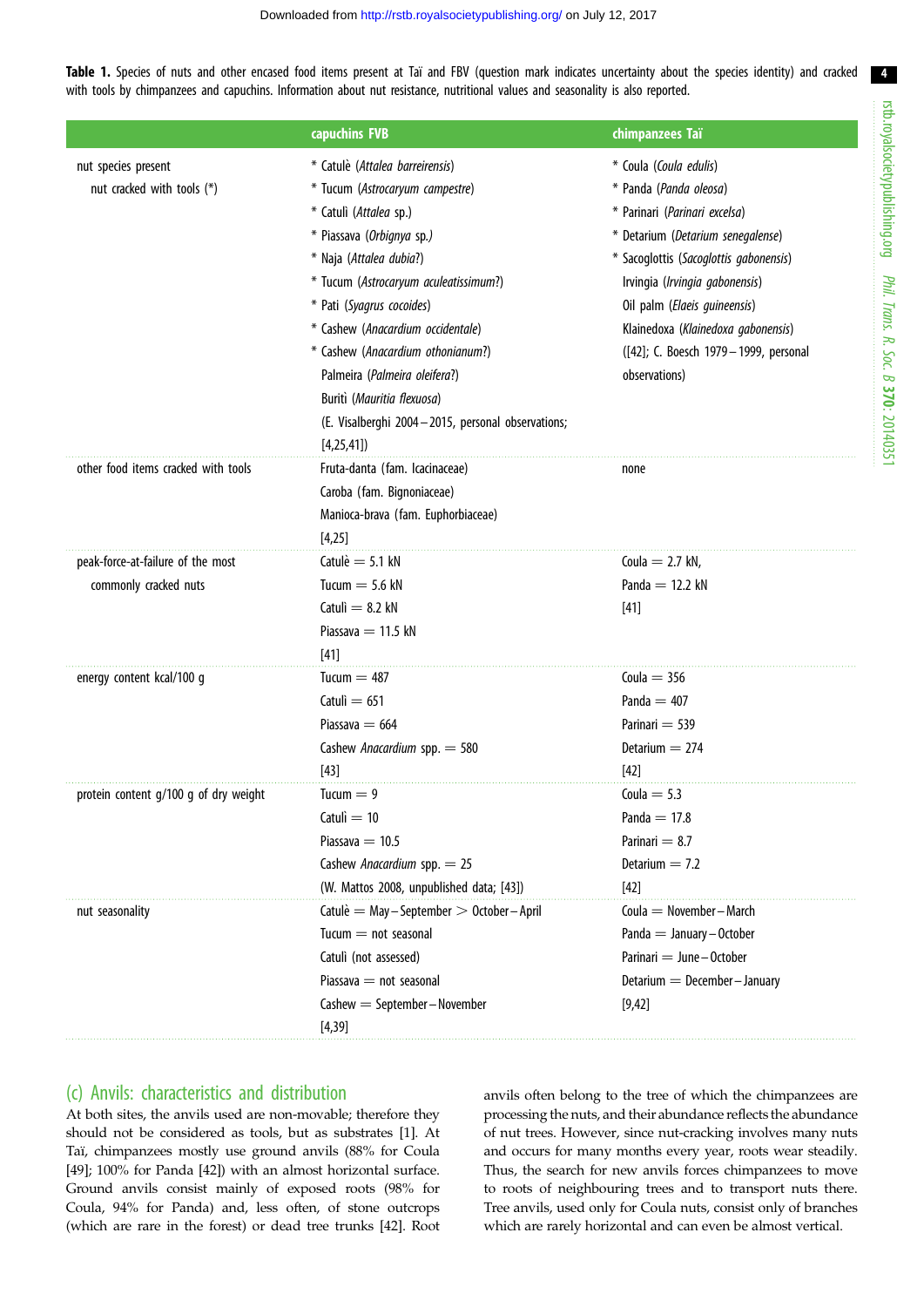<span id="page-4-0"></span>

Figure 2. (a) An adult female chimpanzee (weighing  $ca$  42 kg) cracking Coula nuts with a wooden hammer of  $ca$  1.5 kg, adopting a seated posture. (b) A dominant male bearded capuchin (weighing 4.2 kg) cracking a piassava nut with a 3.5 kg stone, adopting a bipedal posture. (c) An adult chimpanzee uses both hands and his mouth to collect Coula nuts. (d) An adult capuchin uses his hand to collect palm nuts. Pictures  $(a, c)$  by C. Boesch; picture (b) by L. Marino; picture (d) by G. Sirianni. (Online version in colour.)

At FBV, shear failure of the cliffs leads to boulders at the base of the cliff [\[40](#page-13-0)]. The anvils used by capuchins are outcrops of sandstone or siltstone, fallen boulders, fallen tree trunks, or occasionally large horizontal limbs or crotches of living trees. The hardness (estimated in terms of rebound) of wooden anvils does not differ from that of most of the stone anvils [[40\]](#page-13-0). A transect census representing the different physiognomies of FBV indicates that potential anvils (stones and fallen trees) are absent in the marsh, present in the plain  $(40 \text{ ind ha}^{-1})$ , and abundant in the talus and in the cliff-plateau (550 ind ha<sup>-1</sup> and 900 ind ha<sup>-1</sup>, respectively). Stone anvils are by far more common than wooden anvils [[40,47\]](#page-13-0). One year of behavioural observations indicate that the vast majority of tool-use episodes occur on anvils located on the ground (boulders or logs), and only 1% of the episodes (seven palm nuts and two other encased food items) on tree branches [[39\]](#page-13-0). Tree branches are used as anvils in 16% of the episodes in which dry cashew nuts are cracked [\[48](#page-13-0)].

Summary. Both species usually crack nuts on anvils present in their vicinity. Chimpanzees use both ground and tree anvils while capuchins mostly use ground anvils. Chimpanzees have potential anvils available in most of their habitat whereas capuchins do not.

#### (d) Hammers: characteristics and distribution

At Taï, functional hammers to crack Coula nuts are wooden hammers and stones weighing at least 0.2 kg, while to crack Panda nuts hammers (mainly stones) must weigh at least 2 kg. Regardless of the methodology used, wooden hammers are more abundant than stones (97% wooden hammers and 3% stones assessed with recce crossing all types of vegetation [\[13](#page-12-0)]; 91% wooden hammers, 9% stones assessed with 15  $\times$  6 m

transects around the location where Coula nut episodes occurred [[49\]](#page-13-0)). Most available hammers are light, with 50% of the hammers lighter than 0.7 kg [\[49](#page-13-0)]. The most abundant stones are laterites (78%) that are also the most friable, followed by granites (16%) and the hardest quartzite (6%) [[13\]](#page-12-0). Hard wooden hammers are rare; 26% fell in the hardest category (out of three hardness categories) [\[49](#page-13-0)].

At FBV, functional hammers to crack palm nuts are hard stones heavier than 0.3 kg; wooden hammers are not functional. A transect census representing the different physiognomies present in FBV indicates that functional stone hammers are absent in the plain and marsh and very rare in the talus  $(10 \text{ ind ha}^{-1})$  and in the cliff-plateau  $(60 \text{ mod})$ ind ha<sup>-1</sup>). More friable and lighter stones/woods (or big nut shells) are functional as percussors to crack other lessresistant encased foods (e.g. dry cashew nuts, caroba). Light hard stones (less than 0.1–0.2 kg) are present and abundant in all physiognomies [[47\]](#page-13-0)).

Summary. Functional hammers are a strong limiting factor especially to crack Panda nuts at Taï and all palm nut species at FBV.

## 4. Subject's body mass

To achieve the goal of fracturing a nut of a given resistance, the necessary kinetic energy should be produced ([figure 1\)](#page-1-0). Biomechanically, characteristics such as body mass, strength, body size and arm length affect the kinetic energy with which the individual can strike the nut (figure 2). Body mass has been identified as a key predictor of efficiency of cracking in capuchins [\[25](#page-12-0),[50\]](#page-13-0). Below, we consider body mass in both species and, in §5a, we discuss these data in relation to the mass of the hammers used by each species.

5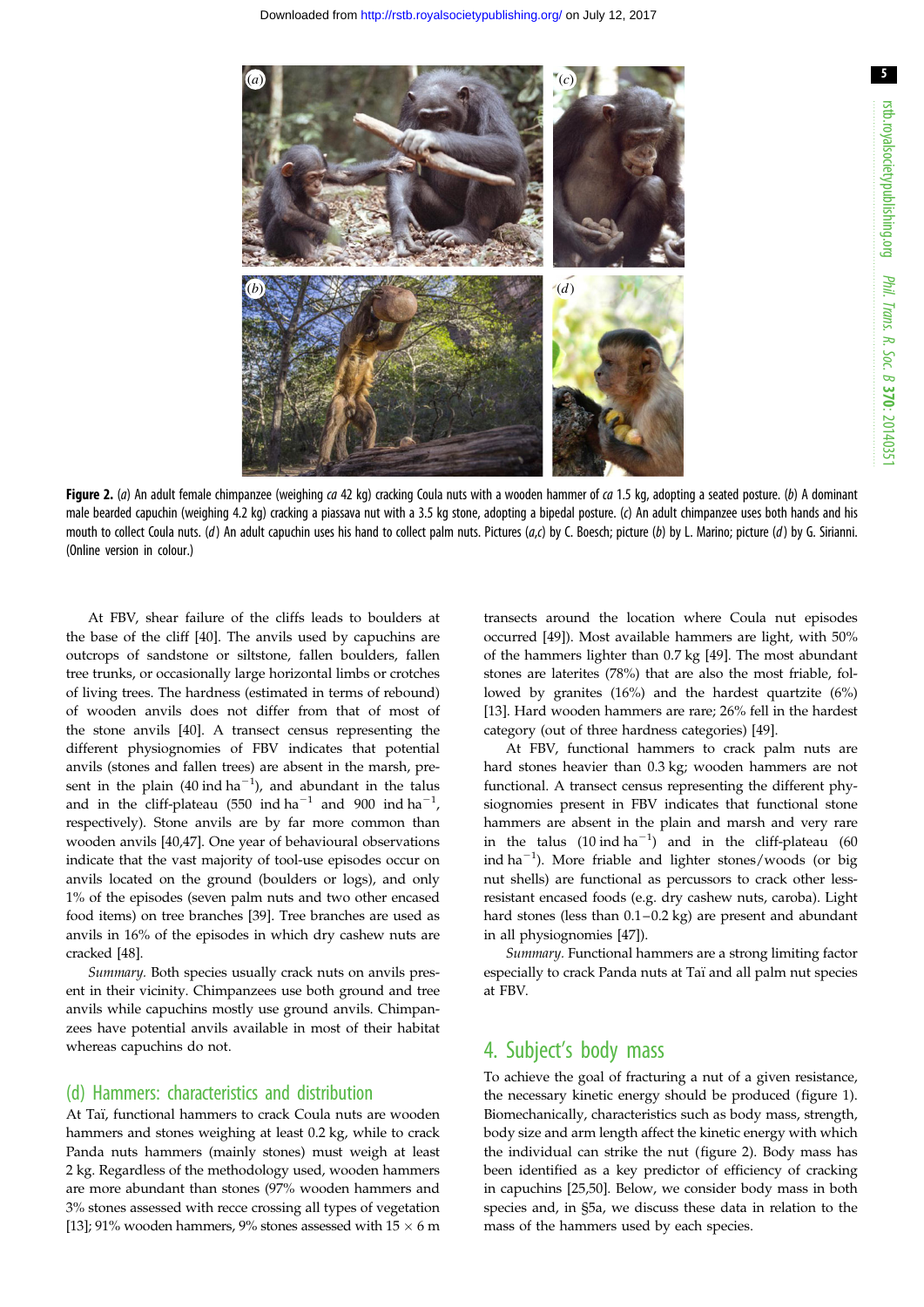Body mass of wild P. t. verus has never been measured, whereas body mass of captive adult individuals averages 48 kg for females and 56 kg for males [\[51\]](#page-13-0). The body mass of adult female capuchins at FBV ranges from 1.9 to 2.2 kg, while adult males' body mass ranges from 3.3 kg to 4.4 kg (the latter value corresponds to the alpha male) [\[50,52\]](#page-13-0). Therefore, sexual dimorphism in body mass is by far more pronounced in capuchins than in chimpanzees.

Summary. Chimpanzees are 15-20 times larger than capuchins, and less sexually dimorphic in body mass.

# 5. Behaviour

When Taï chimpanzees arrive at an area in which Coula trees are abundant, each individual typically approaches a nut tree, collects several nuts (the load ability can be about 15 – 20 nuts, [figure 2](#page-4-0)c) and transports them (occasionally up to more than 100 m) to a ground anvil, where a functional hammer is most often (73% of the cases) available within less than 1 m [[49\]](#page-13-0), then starts to crack nuts. Most small wooden hammers are held in one hand at the point of balance and struck directly on the nut [\[2\]](#page-12-0). Heavier ones are normally held with both hands on both sides, sometimes with the help of one foot, while long wooden hammers can be either held with one hand and one foot or with two hands with one extremity resting on the ground. Youngsters often stand bipedally to hit with more force and, when using a heavy hammer, they may even stand on one foot while holding the hammer with both hands and the other foot (C. Boesch 1982 – 1999, personal observation). During a feeding session, a chimpanzee collects and transports nuts several times and can either bring the hammer along or leave it on the anvil (where it may be stolen by another individual). At the beginning of the season, when Coula are still attached at the branches, chimpanzees first look for a hammer, then holding it, climb up in the tree, collect the nuts and crack them on a branch. Multiple individuals can be heard cracking Coula at few/several metres from one another, making this a social activity [\[13](#page-12-0)]. When Coula nuts are available, chimpanzees spend on average slightly more than 2 h per day feeding on them, cracking up to 270 nuts (700 g) [[9](#page-12-0)]. The net energy gain from Coula can therefore amount to up to 3450 kcal per day, making them a very rich and abundant food resource [\[9,](#page-12-0)[53](#page-13-0)]. Panda nuts are cracked only on the ground and the sequence of events is very similar to the one for Coula. However, since Panda trees are usually far from one another, cracking Panda is generally a solitary activity. Chimpanzees' fission–fusion social organization makes solitary cracking possible without individuals being stressed. Occasionally two individuals (usually kin or strongly bonded individuals) crack in alternation at the same site, or a lower ranking individual waits until the first chimpanzee leaves [\[9\]](#page-12-0).

Capuchins crack palm nuts holding the stone with both hands while standing in a bipedal posture. When cracking other (less-resistant) encased foods capuchins can use a small stone in one hand and a seated posture, as less force is necessary. Typically, they encounter a palm tree bearing nuts or find loose nuts on the ground, collect a few nuts ([figure 2](#page-4-0)d) and go straight to an anvil site<sup>2</sup> in the vicinity. The median distance of nut transport (all types of nuts) is 16 m for adult males, 10 m for adult females and juveniles [\[47](#page-13-0)]; nevertheless, transports over longer distances have also

been observed (e.g. more than 100 m, D. Fragaszy 2007, personal observation). Capuchins transport on average 1.3 nuts per tool episode (range 1–5); when more than one nut is transported, they may use hands, mouth and/or feet [[47\]](#page-13-0). Typically, an anvil site accommodates one individual at a time, though, in Spagnoletti's study, in 25% of episodes there was more than one individual cracking at the same anvil [[54\]](#page-13-0). In general, while one individual is cracking a nut other individuals with nuts 'wait' nearby for their turn to use the anvil and the stone; in these cases, dominant individuals may try to displace lower ranking individuals from the anvil, who in turn may carry nuts to other anvil sites, including anvil sites out of view [\[25](#page-12-0)[,55](#page-13-0)]. Capuchins do not transport loads of nuts as chimpanzees do (figure  $2c,d$ ). Moreover, nut transport over distances longer than 100 m (as for example, across the plain to reach the base of the cliff) is extremely rare, possibly because of its associated costs. In fact, holding nuts in its hands and mouth during transport would prevent a capuchin from engaging in other foraging activities and would separate the individual from the group. Typically, capuchins travel in rather cohesive groups and for shorter daily distances than chimpanzees [\[9,](#page-12-0)[56](#page-13-0)].

How frequently do capuchins crack nuts? Over a one year period Spagnoletti [\[54](#page-13-0)] observed monkeys in one group using tools (cracking  $+$  eating) in 3% of scan samples, and 2% of samples in another group. This is equivalent to an yearly average of about 22 min and 12 min per day, respectively (estimated from [[54\]](#page-13-0) assuming a 12 h day).

Summary. For chimpanzees, nuts are an important food source that they exploit for many hours each day when available. By contrast, capuchins exploit palm nuts opportunistically.

#### (a) Hammer use and selection

The physical properties of hammers used to crack nuts of different resistance and selection of hammers were evaluated with two methodologies: (i) surveys of artefacts found at anvils in use [[13,](#page-12-0)[40,42,57](#page-13-0)] and (ii) observations of individuals using hammers [\[25](#page-12-0),[34,39,49](#page-13-0)]. The availability of potential tools was measured at different spatial scales (line transects in the whole territory [[13](#page-12-0)[,34,40](#page-13-0),[42,57\]](#page-13-0) or surveys made at the specific location where each episode of tool selection occurred [[49\]](#page-13-0)) or, for capuchins, during field experiments (e.g. [\[41](#page-13-0),[58\]](#page-13-0)).

Since the Taï project began, even before chimpanzees were habituated to human presence, there was strong indirect evidence that chimpanzees were selecting hammers of specific material and mass. Ninety per cent of hammers found at Panda nut-cracking sites were stones, a rare raw material in the surveyed territory, while only 10% were wood, a much more abundant material (note that the same hammer could have been used once or more times by one or more individuals [[42](#page-13-0)]). Chimpanzees' selection of hammers differed according to the species of nut: the frequencies of stone and wood hammers were practically reversed at Coula cracking sites (8% stone versus 92% wood, versus 90% stone and 10% wood at Panda cracking sites). At Coula cracking sites the relative frequency of use of the two materials was rather similar to the frequency of occurrence of the two materials in the territory [\[42](#page-13-0)] (see §3d ).

However, direct observations indicate that the use of stones to crack Coula nuts varies across communities and along the season [[34,59\]](#page-13-0). The South community uses stones about 80% of the time during the entire year, whereas the North and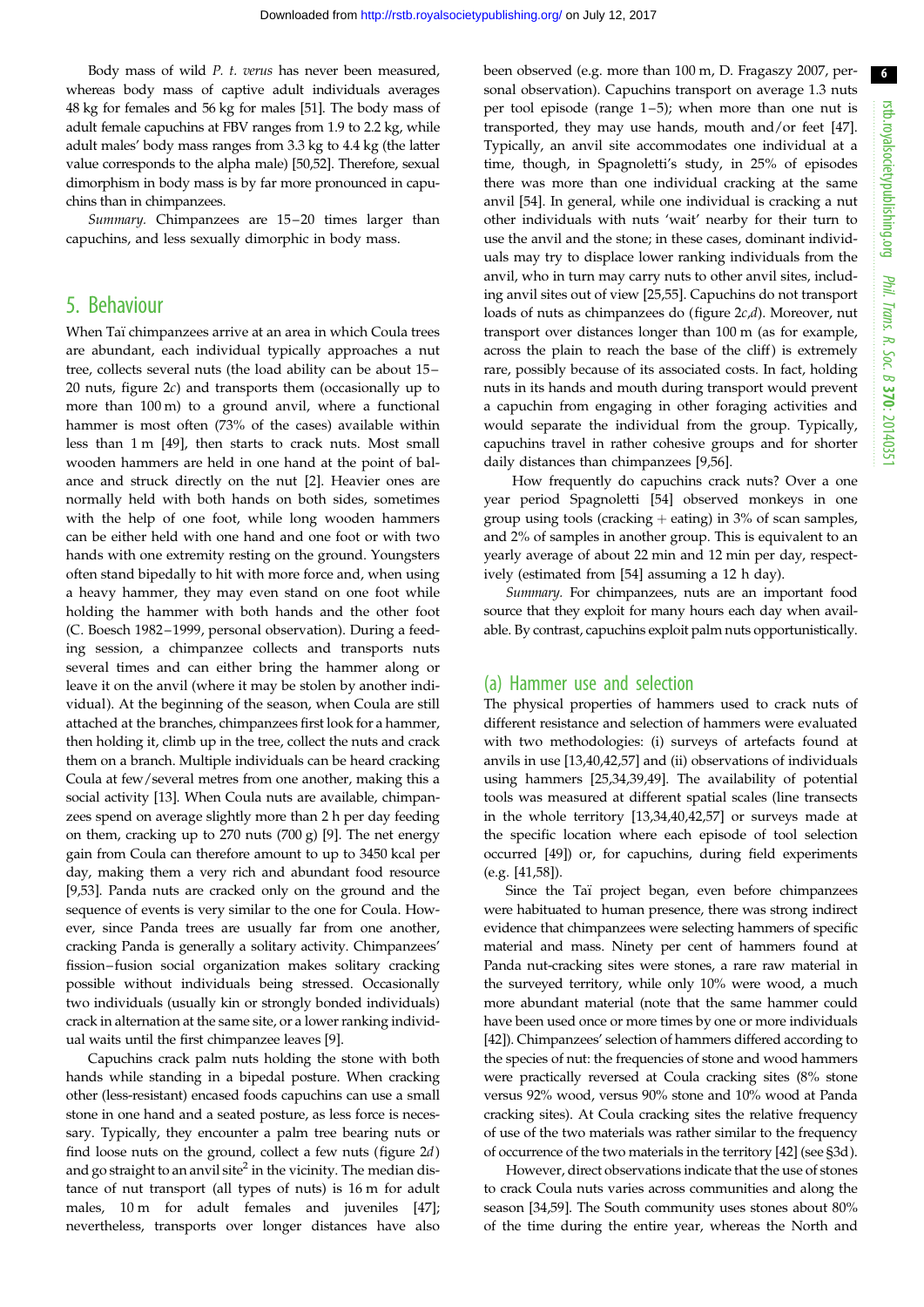East communities use stones 50% of the time early in the season and 10–20% of the time late in the season [\[34](#page-13-0)]. When the availability of raw material at each tool choice site is taken into account, a marked preference for stones over wood to crack Coula nuts emerges for the North community, though these chimpanzees were successful with both materials [\[49](#page-13-0)]. When chimpanzees use wood, they prefer harder wood (which is rare) to softer wood (which is abundant) [\[49](#page-13-0)]. Finally, chimpanzees select hammers by mass when cracking both Panda and Coula nuts [\[42,49](#page-13-0)]. They use heavier percussors for the Panda nuts (min mass 1 kg, max mass 11.9 kg, average mass 5.4 kg, estimated from [[13\]](#page-12-0)) than for the Coula nuts (min mass 0.2 kg, max mass 15 kg, average mass 2.1 kg, median mass 1.2 kg [\[49](#page-13-0)]). These data show that the average mass of the hammers used for Panda correspond to 11% and 10% of females' and males' body mass, respectively, whereas for Coula they correspond to 4.4% and 3.7% of females' and males' body mass, respectively. Differences between sexes in hammer selection have not been investigated. The small sexual dimorphism in body size of chimpanzees predicts limited to no sex differences in hammer selection.

Systematic surveys of the physical remains of capuchins' nut-cracking activities indicate that they use quartzite and hard sandstones (such as siltstones and ironstones); because stones of these materials are extremely rare in FBV these data provide indirect evidence of selectivity [\[47](#page-13-0)]. Systematic behavioural observations confirm that to crack palm nuts capuchins use hard stones, and not friable stones or wood [\[25](#page-12-0)]; however, with these latter materials they crack encased food of very low resistance (e.g. cashew nuts). In order to crack palm nuts, adult female capuchins at FBV use stones with a median mass of 1 kg (max 2.3 kg); adult males use stones with a median mass of 1.1 kg (max 3.0 kg). The median values correspond to 48% and 31% of the body mass of adult females and adult non-dominant males, respectively. By contrast, the median mass of the hammers used to crack other much less-resistant food items was 0.1 kg (max 0.4 kg) for males and 0.2 kg (max 0.7 kg) for females; these hammers included friable stones and shells of palm nuts [\[25\]](#page-12-0). Females are particularly selective, using significantly heavier hammers for piassava and catulí (hereafter high resistance nuts) than catulé and tucum (hereafter, low resistance nuts; see [table 1](#page-3-0)); by contrast, for males the difference is not significant [[25](#page-12-0)]. Capuchins transport and use hammers of different masses according to the resistance of the nut. When presented with a choice between a heavy stone 2 kg (far from the anvil) and a light stone 0.6 kg (placed on the anvil) and nuts of different resistance, capuchins transported the heavy stone only when given highly resistant nuts [\[60](#page-13-0)].

As in 97% of the episodes, the monkeys use a hammer stone already present on the anvil [[25\]](#page-12-0), a field experiment was carried out to determine whether capuchins do indeed select stones on the basis of material, size and/or mass [\[61](#page-13-0)]. Each capuchin  $(N = 8)$  was tested in five conditions of 10 trials each. Selecting the functional stone was mandatory for success since the alternative was a non-functional tool(s) and no other functional stone was available in the area. The choice was between novel natural stones, similar to those capuchins usually encounter in their habitat, differing in friability (condition 1), in size and mass (condition 2), or between/among artificial stones made with the purpose of controlling for size and mass (conditions 3–5). In all conditions, all subjects (except one in one condition) selected, transported and used the functional tool significantly more often than expected by chance; moreover, they did so from the first trials. The monkeys selected the more functional stone even when the volume of the stone of appropriate mass was smaller than the volume of a light stone [[61\]](#page-13-0).

Further field experiments investigated selection when two functional tools were presented. Capuchins were offered binary choices of four identical artificial stones ranging in mass between 0.5 and 1.1 kg and given tucum, partially broken piassava and whole piassava [\[58](#page-13-0)]. The finding that the capuchins preferred the heavier tool (1.1 kg) and the less-resistant nuts, thus minimizing the number of strikes per nut cracked, further indicates that cracking nuts is a strenuous activity for them. Interestingly, when the mass could not be judged by visual attributes, to guide their selection capuchins moved/lifted the stones and/or tapped them, generating acoustic or haptic information [\[58,61](#page-13-0)].

Summary. Both species are sensitive to physical properties of hammers, such as mass, material and hardness. Chimpanzees tend to use hammers weighing up to 11% of their body mass; the corresponding values for capuchins are more than 30% (males) and 48% (females). In addition, both species select/ use hammers of different physical properties according to resistance of the nuts, further supporting the idea that they look for the 'optimal tool' among available potential tools.

### (b) Hammer conditional selection

As illustrated above, when selecting a hammer chimpanzees and capuchins take into account multiple characteristics of the hammer (e.g. mass, material, hardness). However, when an individual has to crack a nut of a given resistance, he or she may choose among several potential tools, each characterized by a unique combination of relevant and irrelevant physical properties and differently located in space in relation to other relevant elements, such as anvil(s) and nut(s) [\[49](#page-13-0)]. Therefore, in each episode of tool selection, optimality depends on the specific set of conditions and on the individual. To optimize cracking efficiency at any given time, the individual must evaluate several properties of the available potential tools and several contextual variables simultaneously.

To study conditional selection, field observations of chimpanzees cracking Coula nuts were carried out [[49\]](#page-13-0). For each episode of hammer selection, the availability of all the potential tools at the spot of hammer selection was recorded and features of potential tools and of the chosen tool compared. Chimpanzees adjusted their preference for hammer mass according to the following variables: material of the hammer (stone versus wood), transport distance of the hammer to the anvil and the location of the anvil (on ground versus on tree). In particular, chimpanzees selected heavy stones, but relatively lighter wooden hammers; mass being equal, the denser stones were of a smaller size than woods, therefore providing the power of a heavy hammer in a compact object, possibly affording better control ([table 2\)](#page-7-0). Chimpanzees also selected increasingly heavier hammers the closer they were to the anvil. They selected lighter hammers when they were going to crack nuts in a tree compared to when they were going to crack nuts on the ground. Cracking nuts on a tree branch involves handling multiple objects, never releasing hammer or nut(s), and at the same time is more challenging for maintenance of balance than sitting on the ground. In this situation, smaller hammers present advantages over larger hammers.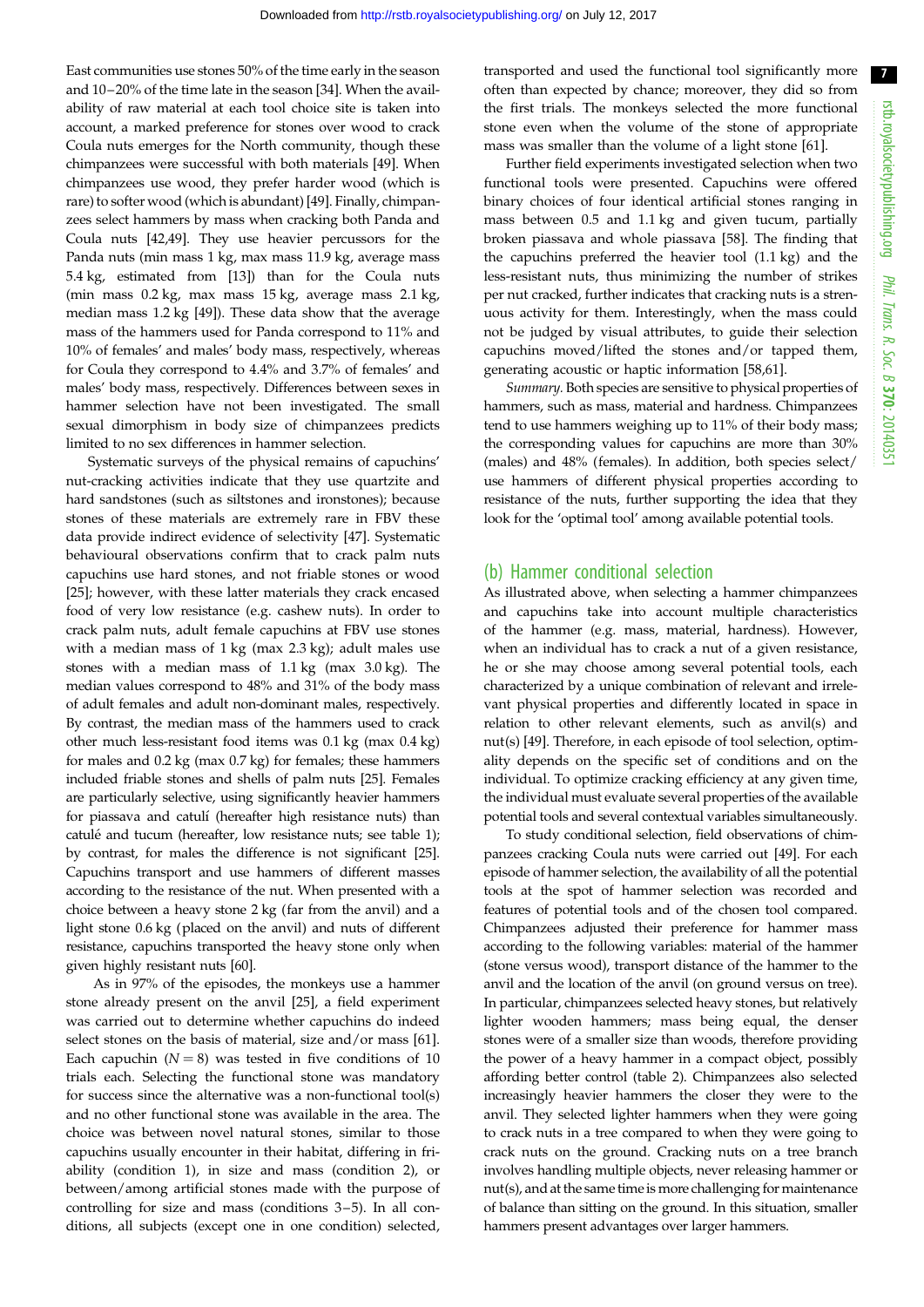<span id="page-7-0"></span>Table 2. Behaviours related to nut-cracking that are present in at least one of the two species. The column 'comparison' reports a synthesis of similarities/differences between chimpanzees (Pan) and capuchins (Sap). Symbol explanations' presents non-mutually exclusive explanations for the observed differences:  $\sqrt$  indicates that there is evidence supporting the explanation; (?) indicates lack of data to evaluate the explanation. The column that the behaviour is: + present in the species;  $-$  absent;  $\approx$  performed similarly in both species;  $>$  more prominent (more frequent or more complex) in one species than in the other; n.a. data not available. The colu Table 2. Behaviours related to nut-cracking that are present in at least one of the two species. The column "comparison" reports a synthesis of similarities/differences between chimpanzees (Pan) and capuchins Symbols indic that the behaviour in the species;  $\sim$  performed similarly in both species;  $\gt$  more prominent (more frequent or more complex) in one species than in the other; n.a. data not available. The column (possible explanations' presents non-mutually exclusive explanations for the observed differences:  $\sqrt$  indicates that there is evidence supporting the explanation; (?) indicates lack of data to evaluate the explanation. The column relevant comments. Details on each behaviour are given in the main text. relevant comments. Details on each behaviour are given in the main text.

| behaviour                        |                          | comparison        | possible explanations                                   | support | <b>notes</b>                                      |
|----------------------------------|--------------------------|-------------------|---------------------------------------------------------|---------|---------------------------------------------------|
| hammer selection                 | mass                     | Pan $\approx$ Sap |                                                         |         |                                                   |
|                                  | material (wood versus    | $Pan +$           |                                                         |         | availability of functional wooden hammers         |
|                                  | stone)                   | Sap n.a.          |                                                         |         | not assessed for Sap                              |
|                                  | hardness (within the     | Pan $\approx$ Sap |                                                         |         |                                                   |
|                                  | same material)           |                   |                                                         |         |                                                   |
| hammer selection according to    | mass, material, hardness | Pan $\approx$ Sap |                                                         |         | material not tested in Sap (see 'material' above) |
| nut resistance                   |                          |                   |                                                         |         |                                                   |
| conditional selection for hammer | mass according to        | $Pan >$ Sap       | morphology (smaller body mass constrains the range of   |         |                                                   |
| mass (same nut resistance)       | transport distance       |                   | masses and transport distances in Sap)                  |         |                                                   |
|                                  |                          |                   | cognitive (less long-term planning in Sap)              | r.      |                                                   |
|                                  |                          |                   | ecology (fewer potential anvils result in more frequent |         |                                                   |
|                                  |                          |                   | reuse of the same anvil sites in Sap than Pan)          |         |                                                   |
|                                  | mass according to        | $Pan +$           |                                                         |         | not tested in Sap because use of wooden           |
|                                  | hammer material          | Sap n.a.          |                                                         |         | hammers is too rare and restricted to soft        |
|                                  |                          |                   |                                                         |         | food items                                        |
|                                  | mass according to anvil  | $Pan +$           |                                                         |         | not tested in Sap because use of tree anvils      |
|                                  | location (ground versus  | Sap n.a.          |                                                         |         | is too rare                                       |
|                                  | tree)                    |                   |                                                         |         |                                                   |
| hammer transport                 |                          | $Pan >$ Sap       | morphology (smaller body mass constrains the range of   |         |                                                   |
|                                  |                          |                   | masses and transport distances in Sap)                  |         |                                                   |
|                                  |                          |                   | cognition (less long-term planning in Sap)              |         |                                                   |
|                                  |                          | higher frequency, | sociality (fission/fusion in Pan allows for solitary    |         |                                                   |
|                                  |                          | longer distances  | activities; Sap groups are more cohesive)               |         |                                                   |
|                                  |                          |                   | ecology (fewer potential anvils result in more frequent |         |                                                   |
|                                  |                          |                   | reuse of the same anvil sites in Sap than Pan)          |         |                                                   |
|                                  |                          |                   |                                                         |         | (Continued.)                                      |

 $\boldsymbol{8}$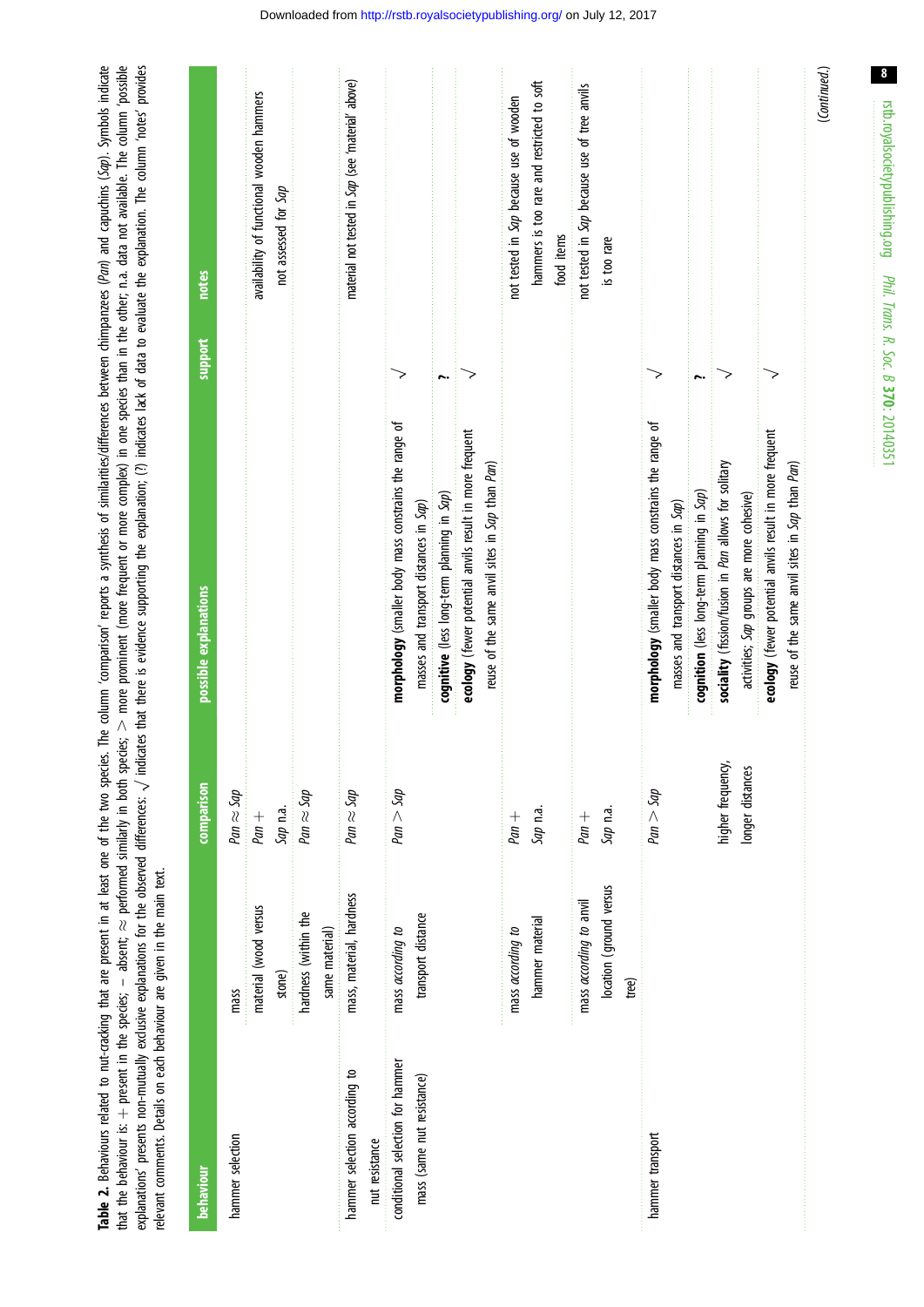Table 2. (Continued.)

| behaviour                           | comparison         | possible explanations                                | support | notes                                                 |
|-------------------------------------|--------------------|------------------------------------------------------|---------|-------------------------------------------------------|
| wooden hammer intentional           | $Pan +$            | morphology/ecology (body mass and resistance of      |         | Sap uses wooden hammers rarely and only               |
| modification                        | $i/-$ dbs          | palm nuts force Sap to use stone tools, which cannot |         | for soft food items. Modification may not             |
|                                     |                    | be easily modified)                                  |         | be necessary                                          |
|                                     |                    | cognition (modifying wooden hammers may require      |         | 医皮肤病毒 医皮肤病毒 医白色 医白色性白血素 医血管性白血素 医血管血清 医血管性白血清 医血管性白血症 |
|                                     |                    | complex/persistent modification)                     |         |                                                       |
| modulation of kinetic energy        | $q p \approx 5$ ap |                                                      |         | results from Pan are preliminary                      |
| careful positioning of nut on anvil | Pan $\approx$ Sap  |                                                      |         | results from <i>Pan</i> are descriptive               |
|                                     |                    |                                                      |         |                                                       |

Observations of naturally occurring episodes of hammer selection in parallel with a detailed assessment of hammer availability at the spot of hammer selection have not yet been carried out in FBV, but a field experiment to investigate conditional selection of hammer mass according to transport distance was performed [[62\]](#page-13-0). Given the high cost capuchins face when bipedally transporting heavy stones [\[63](#page-13-0)], the distance between hammer and anvil should affect stone selection in these monkeys. When Massaro et al. [[62\]](#page-13-0) placed two stones of the same mass at different distances from the anvil, all capuchins consistently selected the closer stone. However, when capuchins had to choose between a light stone (1 kg) and a heavy stone (2 kg), alternatively placed at 3 m and 6 m from the anvil, individual differences appeared. In this situation, large-bodied capuchins preferred the heavy stone regardless of transport distance, while small-bodied individuals selected the closest hammer regardless of its mass (a physically handicapped large male did not show any preference). Overall, these findings show that (i) individuals vary in their sensitivity to distance of transport, (ii) that a few metres are perceived as a cost by some subjects and (iii) that body mass is a main factor affecting choice.

When the experiment was repeated with the same hammers and smaller transport distances (2 and 4 m) one individual (out of five) reversed her pattern, thus adjusting her preference for hammer mass according to transport distance [[62\]](#page-13-0). This is suggestive evidence of conditional selection that needs replication. To test whether capuchins select hammers conditionally, one should examine choices of several individuals when faced with a broader combination of transport distances and stone masses. If larger capuchins select lighter hammers when the length of the transport of heavier hammers becomes too great, and vice versa, small capuchins select heavier hammers when the length of the transport decreases, this would show that capuchins are capable of conditional selection.

Conditional selection of hammer mass according to hammer material and anvil location has not yet been tested in capuchins. This is because capuchins very rarely use wooden hammers (and never use them for palm nuts) and almost never crack hard encased foods in trees. Therefore, the two species cannot be compared unless ad hoc experimental studies are conducted.

Summary. Chimpanzees adjust their preference for hammer mass in relation to hammer material, distance of transport, and anvil location, taking into account four factors in a single choice. There is a suggestion that capuchins adjust their preference for hammer mass according to transport distance; however, this needs confirmation.

#### (c) Hammer transport

Chimpanzees pick up a hammer and transport it to the anvil (primary transports), or transport it from one anvil to another anvil within the same nut-cracking session (secondary transports, tertiary transports, etc. [\[13](#page-12-0)[,46](#page-13-0),[49,64\]](#page-13-0)). Chimpanzees typically transport hammers and nuts in a tripedal posture, with one hand holding the item(s). Early reports inferred transport distances by tracking movement of raw materials that were previously marked (stones), or recognizable on the basis of shape (woods). Over a 4-year period, transport was recorded in 458 cases for Panda (99% stone and 1% wood) and in 439 cases for Coula (41% stones and 59% wood) [\[46](#page-13-0)]. Harder stones (granite), which are rare in the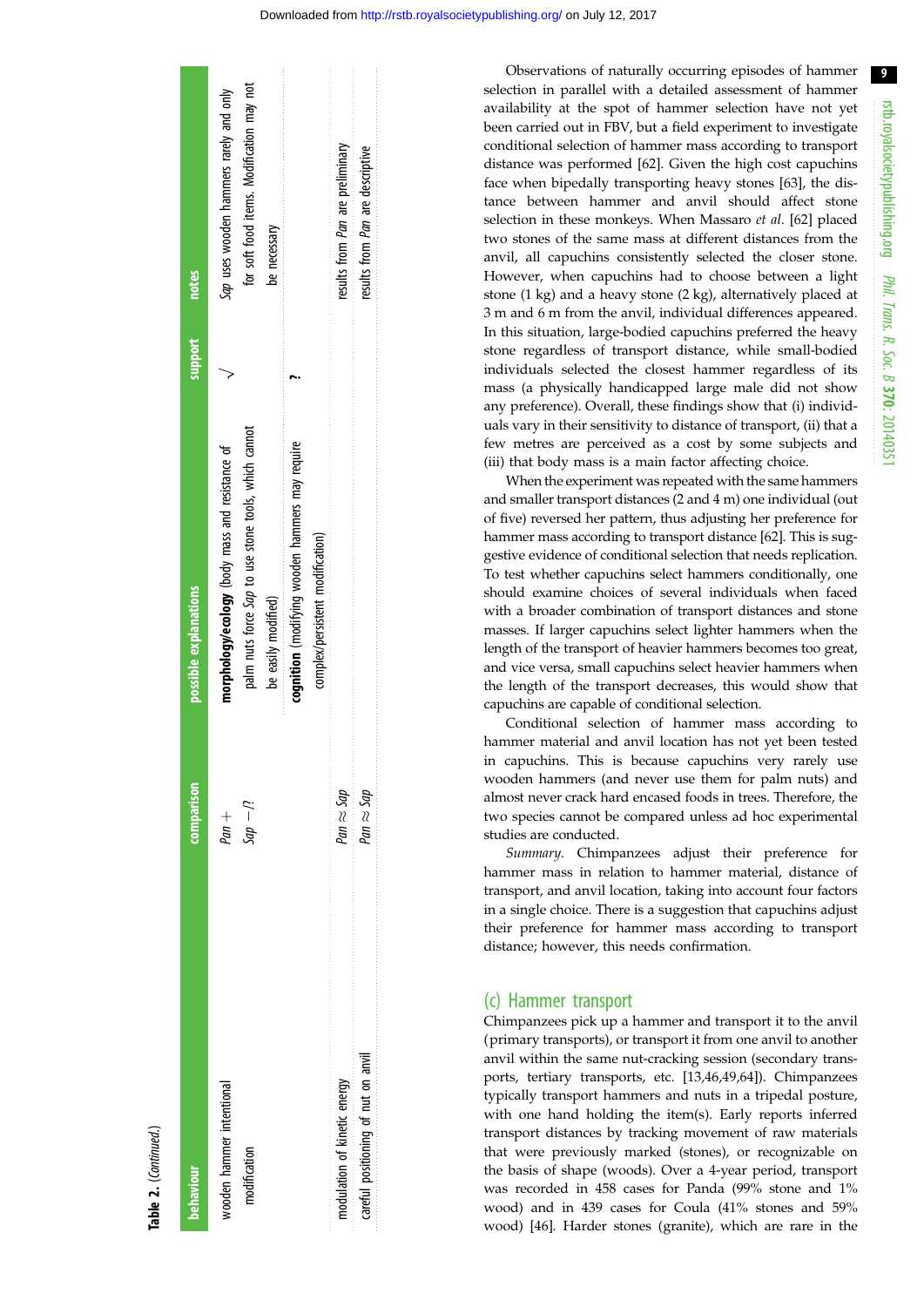forest, were transported more frequently than the common softer stones (laterite). Granite stones and heavier hammers were transported proportionally more often for Panda than for Coula [\[46](#page-13-0)]. Additionally, hammers were transported over longer distances more for Panda than for Coula, with maximum transport distance being more than 500 m for both nut species [[46\]](#page-13-0). A detailed study with marked stones revealed that chimpanzees select the closest stone at a given goal Panda tree, and lighter hammers for longer transports [[46\]](#page-13-0).

The above procedure does not allow distinguishing between primary and multiple transports and between transports performed by one and multiple individuals [\[46,64\]](#page-13-0), whereas direct observations of hammer transports do. During two consecutive Coula seasons, Sirianni et al. [\[49](#page-13-0)] observed chimpanzees cracking Coula nuts. In 73% of the hammer selection episodes, the hammer was collected within 1 m from the anvil. Ninety-four per cent of wooden hammers  $(N = 114)$ were transported for less than 5 m. Primary transports of stone hammers were greater than 1 m in 48% of the episodes and greater than 10 m in 27% of the episodes (maximum primary transport  $= 166$  m [[49](#page-13-0)]).

At FBV, the availability of hammers on the anvil site is much greater than in the 3 m corona around it, suggesting that the monkeys transported stones to the anvils [\[40](#page-13-0)]. A monthly survey of 58 anvil sites over a 3-year period revealed that some hammer stones were transported from one anvil to another anvil and used there; the longest transport recorded was 10 m [[57\]](#page-13-0). A 1.5 kg stone was found transported 94 m from its previous location [[62](#page-13-0)]. Informally, D.F. has observed monkeys transporting hammer stones of 1 kg or more over tens of metres every year since 2005.

Capuchins use the same anvil site repeatedly. During one year of observations, 49% of the anvil sites are re-used and each anvil is used on average 4.8 times (N. Spagnoletti 2006–2007, unpublished data). Transports (observed from the beginning to the end and in which the hammer is displaced for more than 1 m) occurred in only 3% of tool-use episodes scored [[25\]](#page-12-0). Overall, it appears that the median distance is similar across age and sex classes. Adults transported the percussors to crack palm nuts and to crack other lessresistant encased foods for a median distance of 3 m and 5.5 m, respectively [\[47](#page-13-0)]. The maximum distances of observed stone transport were 21 m (a 0.5 kg stone by an adult male), 12 m (a 0.2 kg stone by a juvenile) and 6 m (a 1.6 kg stone, the heaviest hammer transported, by an adult female). The masses of the percussors transported to crack palm nuts appear higher than those transported to crack other encased food, but since spontaneous transports occur rarely, experimental investigations in which transport is mandatory are needed to gain a better understanding of this phenomenon.

Summary. Chimpanzees transport hammers more frequently and farther than capuchins. Both species take into account the resistance of the food item when they transport the hammer.

#### (d) Hammer modification

Tool modification can be defined as all the intentional and unintentional alterations accomplished on an object to modify its shape [[65](#page-13-0)]. Over a span of 9 years, Taï chimpanzees modified nut-cracking hammers through breakage while pounding on the nut, apparently unintentionally, in 8% of cases of hammer use, 2% (17 cases) for stone hammers and 6% (44 cases) for

wooden hammers. In 17 other cases, the modifications of wooden hammers appeared intentional [\[65\]](#page-13-0). Intentional modifications consist of removing protrusions and/or shortening the tool by pounding it on a hard surface or by standing on it and forcefully pulling it upwards until it breaks (see video Tool modification in the electronic supplementary material).

In capuchins, unintentional modifications of stone hammers happen occasionally. Surveys of anvil sites evidenced breakage of hammer stones due to forceful impact almost certainly incurred during its percussive use by a capuchin [[40,57\]](#page-13-0). However, capuchins have never been observed to modify hammers intentionally. Moreover, both species unintentionally produce pits, i.e. shallow depressions due to wear, by repeatedly cracking nuts on the same substrate [\[40,42](#page-13-0),[66\]](#page-13-0), as early hominins did [\[67](#page-13-0)].

Summary. Both species unintentionally modify tools. Chimpanzees intentionally modify wooden hammers by reduction, although rarely.

#### (e) Motor skills

A key constraint in nut-cracking is that hammer strikes must deliver sufficient kinetic energy  $(E_k)$  to crack open the nut. At the same time, however, the  $E_k$  should not be so large as to smash the kernel (resulting in wasted effort, loss of a fraction of the kernel and/or increased time needed to collect the kernel fragments). The kinetic energy at impact with the nut is determined by velocity and mass of the hammer  $(E_k = 1/$  $2mv^2$ ). Velocity at the point of impact is a function of the height to which the hammer is lifted and the energy added to the hammer by the individual applying force to the hammer in the downward phase of the strike. Therefore, an individual can modify the kinetic energy of a strike by adjusting the height to which the hammer is lifted and/or the force applied to the hammer in the downward direction. Modulation of kinetic energy is a key indicator of cognitive engagement in nut-cracking [\[20](#page-12-0)[,68\]](#page-14-0).

To crack Panda and Coula nuts, adult chimpanzees usually adopt a sitting posture ([figure 2](#page-4-0)a). When cracking Panda nuts, chimpanzees lift the hammer at least to chest height [\[13](#page-12-0)], while they usually lift the hammers used for the soft Coula nuts to a lower height (C. Boesch 1982–1999, personal observation). This suggests that chimpanzees modulate the energy of their strikes according to the resistance of the nut. Günther  $&$ Boesch [\[53](#page-13-0)] investigated the kinematics and energetics of pounding in two young male chimpanzees that cracked Coula with two wooden hammers weighing 2.3 and 5 kg (corresponding to 7% and 14% of chimpanzees' estimated body mass, respectively). Both chimpanzees lifted the 2.3 kg hammer higher than the 5 kg hammer, indicating that they might adjust the height of lifting in order to produce a similar amount of kinetic energy when using hammers of different mass. When one chimpanzee performed seven strikes with the 2.3 kg hammer, the higher he raised the hammer, the more force he applied to the hammer in the downward movement, thus adjusting both parameters to modulate the kinetic energy of his strikes. Günther & Boesch [\[53](#page-13-0)] reported the energetics of a single strike on a Coula nut. Liu et al. [[69](#page-14-0)], using data for the single strike described in [[53\]](#page-13-0), calculated that the kinetic energy of the chimpanzee's hammer at the moment of the impact with the Coula was 14.5 J, with the chimpanzee adding 8.2 J during the downward movement (note that to calculate kinetic energy the mass of the arm was considered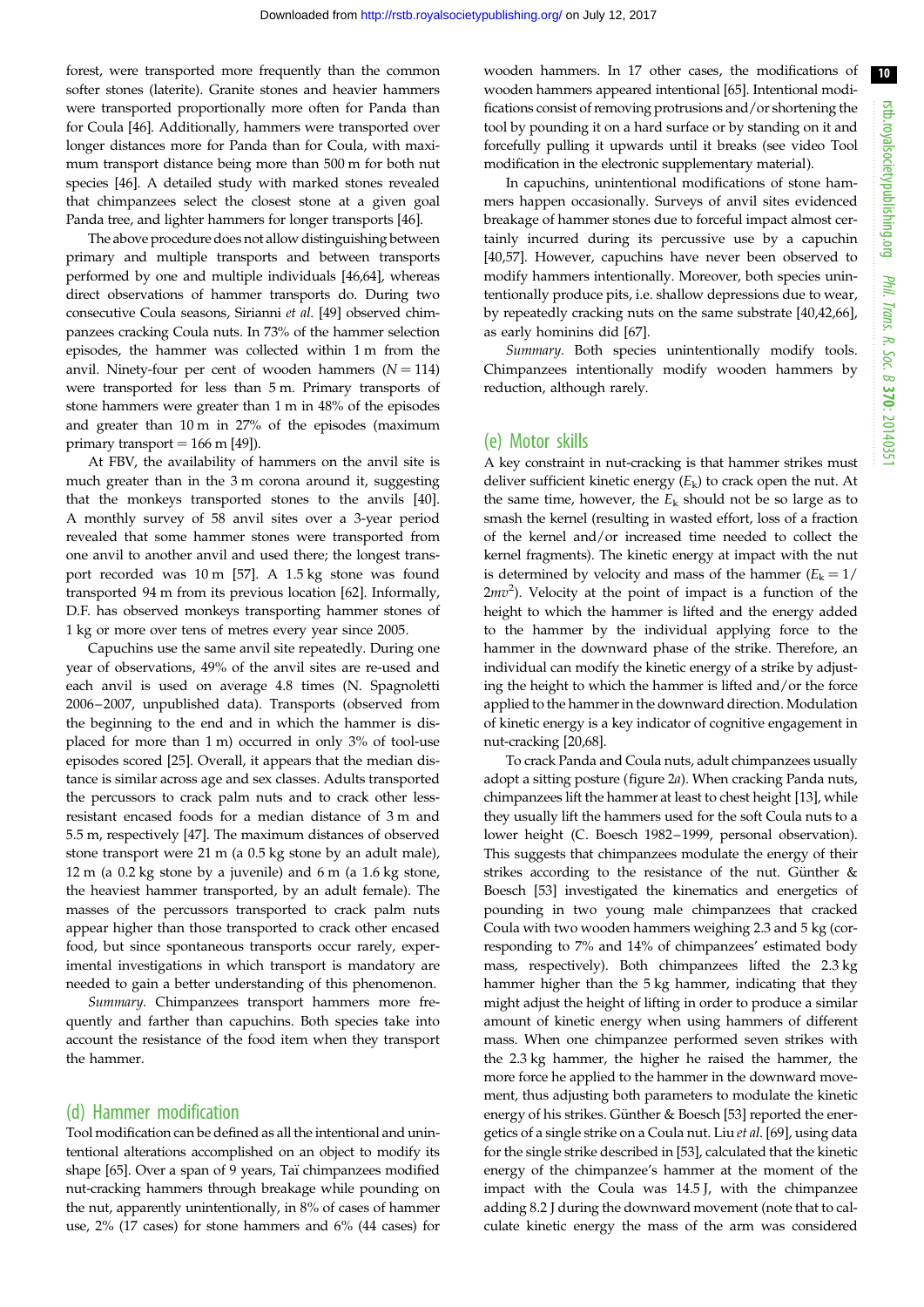together with the mass of the hammer). An ongoing study [[35\]](#page-13-0) will provide data for the kinematics of nut cracking in wild chimpanzees with a much larger sample of nut-cracking sessions recorded by remote camera traps.

Liu et al. [[69\]](#page-14-0) investigated the kinematics and energetics of nut-cracking in two male and two female adult capuchins. To crack palm nuts, they adopt a bipedal posture ([figure 2](#page-4-0)b). Adult male capuchins have larger body mass than adult females and also longer trunk and limb [\[70](#page-14-0)], and therefore males lift the hammerstone higher than females [[50\]](#page-13-0). Moreover, adult males are more likely than females to apply force to the hammer in the downward direction, thus reaching higher kinetic energy [\[69,71](#page-14-0)]. Males added nearly twice the work than did females (mean  $= 5.6$  J versus 2.9 J; males and females, respectively [\[69](#page-14-0)]). When provided with piassava nuts and five stones differing in mass (0.6–3.5 kg; 28% to 174% of an average adult female's body mass) wild capuchins lifted stones of varying masses to the same height, but applied more force to lighter stones [\[71](#page-14-0)]. When using stones across a range of masses heavy enough to crack piassava nuts (0.9–1.9 kg), capuchins achieved average maximum kinetic energy of 8.7–16.1 J (note that the contribution of the mass of the arm to the kinetic energy of the strike was not considered). Two monkeys also adjusted the height to which they lifted stones as a function of the size (and therefore resistance [\[41\]](#page-13-0)) of the nut they were cracking at the time. Capuchins cracking tucum nuts, that are less resistant than piassava, modulated the kinetic energy of their strikes by modulating the height of their strike and the force applied to the hammer per strike in accord with the condition of the nut following each strike [\[38](#page-13-0)]. When cracking the highly resistant piassava nuts, the chief constraint for capuchin monkeys is to generate sufficient kinetic energy. When cracking the less-resistant tucum nuts, capuchins modulate strikes to keep kinetic energy within an acceptable zone.

Summary. Chimpanzees usually adopt a sitting posture while cracking nuts, whereas capuchins adopt a bipedal posture, one of many indications that nut-cracking is a more strenuous action for capuchins than for chimpanzees. Both species, under some conditions, adjust the height to which they lift the hammer and the force applied to the hammer in the downward direction. Studies of modulation of kinetic energy are just beginning. To date, we know that capuchins modulate the kinetic energy of their strikes in relation to the current state of the tucum nut they are cracking.

#### (f) Success and efficiency

Success rate is the percentage of cracking episodes in which the nut was opened. Adult chimpanzees are almost always successful when cracking Coula and Panda nuts. Adult capuchins are almost always successful with low-resistance nuts (e.g. 97% with tucum) and moderately successful with higher resistance nuts (e.g. 77% with piassava [[58\]](#page-13-0)). Females crack significantly fewer high resistance nuts than males [\[25](#page-12-0)] and in an experimental context, all capuchins preferred less-resistant nuts (i.e. tucum versus piassava [\[58](#page-13-0)]).

Efficiency can be increased in part by (i) selecting a hammer that can be used with good control to deliver sufficient kinetic energy, (ii) controlling the strikes in various ways, (iii) positioning the nut on the anvil so that it is stable and maximizes the force of the strike transmitted to the nut, (iv) minimizing transport distance and so on [\(figure 1\)](#page-1-0). Efficiency can be measured in terms of number

of strikes and time needed to crack open a nut. It may (or may not) include the time needed to collect materials, and/ or to process and to eat the nut. Below we report efficiency data on chimpanzees' and capuchins' nut-cracking.

Early studies showed that adult chimpanzees perform, on average, 6.7 strikes to crack Coula and 19 strikes to crack Panda (i.e. access the first kernel). The number of nuts opened per min is 2.1 for Coula and 0.5 for Panda [[13](#page-12-0)]; note that these measures include time spent collecting nuts and to extract and eat the kernel(s). Chimpanzees use fewer strikes to crack Panda nuts when using heavier hammers [\[13\]](#page-12-0). On the ground, females are more efficient at cracking Coula nuts (in terms of number of strikes and number of nuts cracked per min) than males [[13](#page-12-0),[46\]](#page-13-0). Data on the efficiency of individuals cracking Coula nuts in relation to hammer properties are currently under analysis (L. Luncz & G. Sirianni 2008 – 2013 unpublished data). Chimpanzees gain an enormous energetic benefit from cracking Coula nuts using tools. The estimated ratio of energy output to energy gained is about 1 : 9 [[53](#page-13-0)].

At FBV, capuchins use fewer strikes for low-resistance nuts (8-13 strikes, on average, males and females, respectively) than for high resistance nuts (12–15 strikes, on average, males and females, respectively) [[25\]](#page-12-0). To crack a piassava nut with a 1.5 kg stone, capuchins used on average 6.6 strikes (the alpha male) to 75.8 strikes (a 30-month-old male). An adult male human, constrained to lift the stone to the same height as the monkeys (about 40 cm), used 6.2 strikes on average to crack piassava nuts [[50\]](#page-13-0), giving an indication of how much force is required to crack these nuts.

Body mass is the single best predictor of capuchins' efficiency (number of strikes per nut); sex per se does not predict efficiency. Nut diameter (which within the same nut species is a good proxy for resistance [\[41](#page-13-0)]) affects efficiency and success [[39,50\]](#page-13-0). More efficient monkeys raised the stone higher and tended to raise it a greater proportion of their trunk length (see §4; [[50\]](#page-13-0)).

Both chimpanzees and capuchins have a strong preference for placing whole nuts into the pit(s) of the anvil, rather than on its flat surface [[19,](#page-12-0)[42](#page-13-0)[,72](#page-14-0)]. This behaviour has been investigated in detail in capuchins, showing that placing the nuts in the pit decreases the likelihood that they will bounce off the anvil after the strike from 52 to 31% [[50\]](#page-13-0). Capuchins position piassava nuts in the pit with the most symmetric sides of the nut facing the wall of the hemispheric pit. This position stabilizes the nut, reducing movement following a strike, and possibly increases the transfer of force to the nut, thereby increasing efficiency, compared to other positions of the nut [\[19](#page-12-0),[73\]](#page-14-0).

Summary. Chimpanzees easily succeed in cracking Coula and Panda nuts when using a functional tool, and similarly capuchins easily succeed at cracking less resistant nuts. Both species are more efficient when cracking less resistant nuts. Capuchins' efficiency is strongly affected by body mass. Adult capuchins crack piassava nuts with a similar number of strikes than chimpanzees crack the Panda nuts of similar resistance.

# 6. Discussion

We described the percussive behaviour of Taï chimpanzees and FBV bearded capuchins, devoting particular attention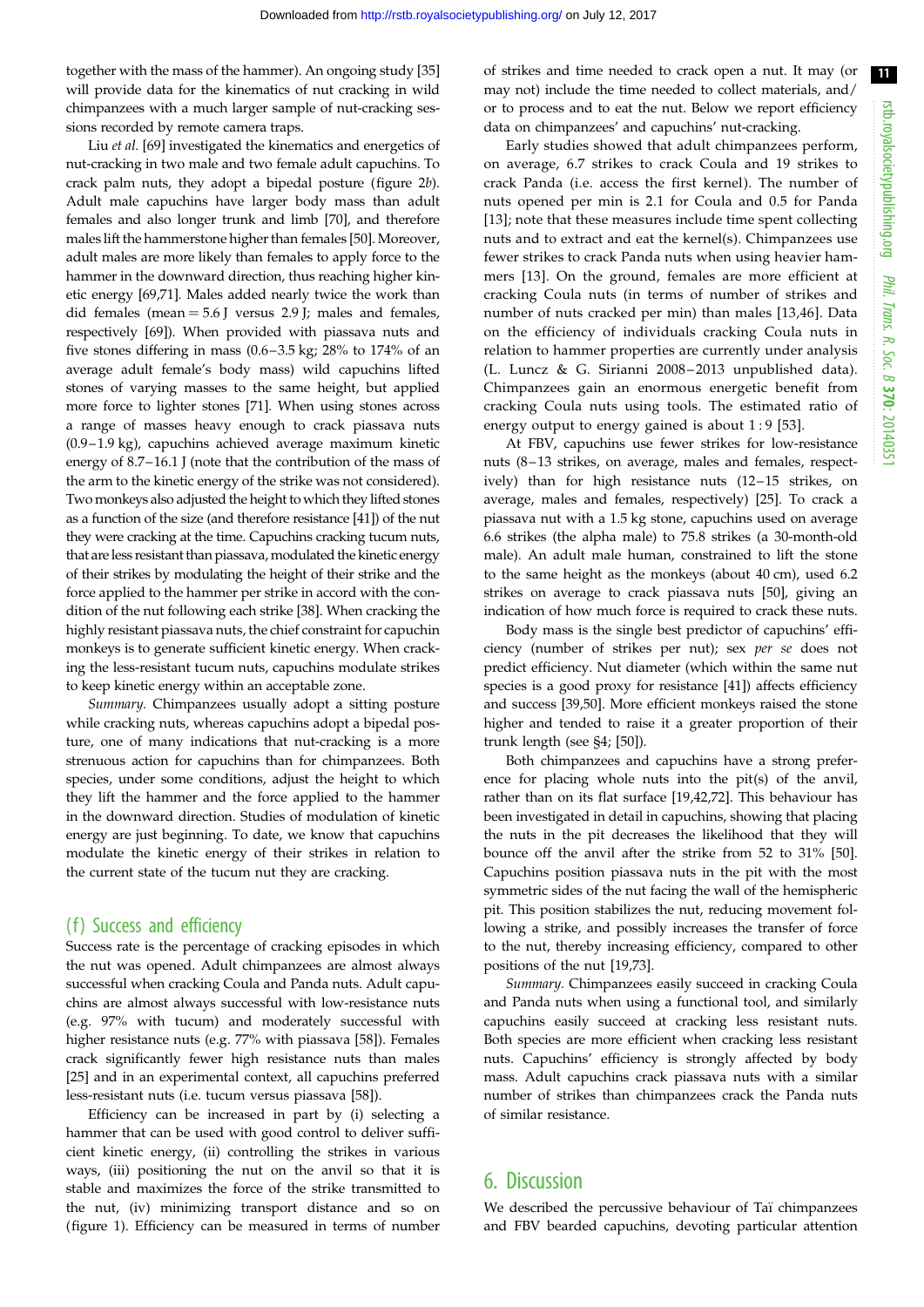to frequency and efficiency of nut-cracking, and to similarities and differences across aspects of behaviour that might serve as indicators of skilled performance, such as selection, transport and modification of tools and modulation of strikes. [Table 2](#page-7-0) summarizes similarities and differences between the species and provides possible explanations for the observed behavioural patterns.

## (a) Similarities

Despite enormously different body mass, the two species crack equally resistant nuts [\[41](#page-13-0)], necessarily generating a similar kinetic energy to do so, and they do so in roughly the same number of strikes, on average. Adults of both species effectively adjust their behaviour to the variable circumstances they encounter. First, when alternative potential hammers are available, both species select the most functional hammer in relation to the hardness of the food item (e.g. [[13,25,](#page-12-0)[60\]](#page-13-0)). Second, individuals modulate their strikes in response to the demands of the task, integrating the resistance of the nut, the properties of the hammer, the individual's strength and mass, and in capuchins, the state of the nut following the previous strike [\[20](#page-12-0)[,38,53](#page-13-0)[,71\]](#page-14-0). Third, both species transport tools and/or food items to sites where they use tools to process the food items (e.g. [\[47,49,61,62\]](#page-13-0)).

### (b) Differences

Bearded capuchins crack nuts less frequently than chimpanzees. Given that capuchins are much smaller than chimpanzees, and that the nuts consumed at FBV are at least as nutrient-rich as those consumed in Taï, capuchins should consume many fewer nuts than chimpanzees. Additionally, plausible ecological explanations for this difference are that (i) nuts, hammers and/or anvils are less abundant in FBV than in Taï; (ii) these resources are very often far apart from one another in FBV, making transport costly; (iii) capuchins might have better or more abundant alternative food resources than do chimpanzees. Calculations of each species' metabolic needs together with measures of the nutrient value of nuts consumed are necessary to properly understand the contribution of nuts to the diet of the two species. Nuts are undoubtedly an important food source for Taï chimpanzees (for Coula [\[53](#page-13-0)]). The contribution of nuts to the diet of capuchins at FBV is under investigation (L. Peternelli dos Santos 2012–2014, unpublished data).

The two species differ with respect to hammer transport. Chimpanzees transport hammers more frequently and for longer distances than capuchins. Capuchins' small body mass clearly constrains the extent to which they can transport heavy hammers, and the scarcity of potential anvils and hammers in FBV leads to frequent re-use of them. Though at present evidence is lacking, cognitive processes, such as long-term planning, might also contribute to differences between the species in this domain, in addition to the effect of body size.

The two species differ also with respect to hammer modification. Taï chimpanzees occasionally modify wood hammers intentionally, adjusting their length and/or removing some protrusions, whereas FBV capuchins have never been observed to modify stone hammers intentionally. Because of their small body mass, capuchins must use stone hammers to crack palm nuts, and stone is a raw material that is very difficult to modify. However, other wild populations of the Sapajus genus modify branches to use them as probes [[27,](#page-12-0)[74\]](#page-14-0), as do captive capuchins

manufacturing probing tools [\[75](#page-14-0)]. Though morphological and ecological factors seem to be sufficient to explain this difference between FBV capuchins and Taï chimpanzees, future studies should investigate whether cognitive differences might also play a role [\(table 2](#page-7-0)). To compare the aptitude of the two species to modify tools, future studies could provide individuals of each species with modifiable objects of uncomfortable shapes (but suitable as tools in terms of material and mass), and that are modifiable by detachment, to use as hammers.

Another possible difference between the two species may be found in conditional selection of hammers ([table 2\)](#page-7-0). Chimpanzees have been shown to take into account four different factors simultaneously, adjusting their preference for hammer mass to hammer material, distance of transport and anvil location [[49\]](#page-13-0). In FBV, because of ecological and morphological constraints, capuchins do not face such a varied array of factors at the same time when selecting a hammer. However, they take some of these factors into account when they encounter them (see §5a). So far, suggestion that capuchins select hammers conditionally is available from a field experiment that assessed capuchins' choice of hammerstone when the mass of two hammers and their distance from the anvil varied independently [\[62](#page-13-0)].

In order to support straightforward comparisons between capuchins and chimpanzees with regard to conditional selection of hammers, we suggest replicating Sirianni et al.'s study [[49\]](#page-13-0) with wild capuchins, concurrently varying the type of anvils available as well as the hammer options. However, given the competitive nature of access to nuts and anvils in capuchins [\[55](#page-13-0)], this must be done carefully, since capuchins' decisions about whether and what object to transport, and where to take it, are influenced by the immediate social context as well as by the properties of potential tools and anvils.

Individual chimpanzees selected hammers of a particular mass according to transport distance when no anvil is in view and this has been argued to be strong evidence for planning [[46,49\]](#page-13-0). The sophisticated spatial skills revealed in Taï chimpanzees when travelling to individual food trees, out of many thousands in their home range, suggests long-term memory and botanical knowledge [\[44](#page-13-0)[,76](#page-14-0)] that are important prerequisites facilitating the long transport of hammers seen for cracking Panda nut. This type of planning has not yet been studied in capuchins. Capuchins commonly transport a nut to an anvil out of view, which may reveal planning ability with respect to travel. They travel directly to preferred feeding locations from distant points out of view [[77,78\]](#page-14-0) and to do so they do not use habitual routes in continuous forest [[79\]](#page-14-0), thus suggesting spatial planning skills in capuchins. Additional studies with both species on the topic of planning actions at a distance are needed for a more complete understanding of each species' spatial cognition.

## (c) Conclusion

Our comparison of percussive tool use in Taï chimpanzees and FBV capuchins indicates that both species modulate motor actions, transport materials to seen and unseen anvils, and concurrently evaluate affordances of various nuts, hammers and anvils. Their similar performances could be an example of convergent evolution of species that are particularly apt to learn from action, a convergence evident also in the neuroanatomy of their motor systems [\[80](#page-14-0)]. For example, both capuchins and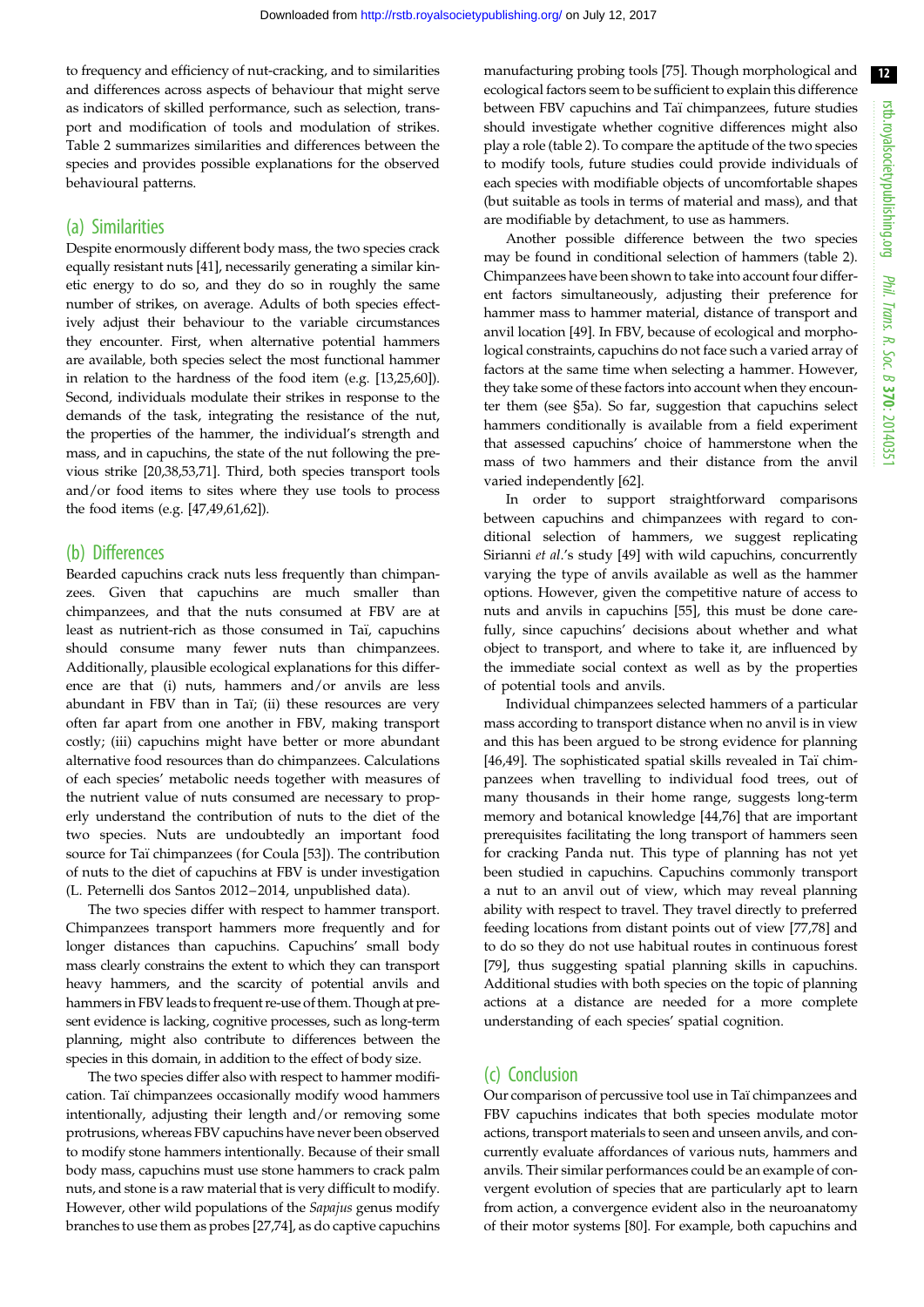<span id="page-12-0"></span>chimpanzees possess well-developed cortical areas associated with motor planning, visually guided reaching, grasping and manipulation [\[81](#page-14-0)].

However, the species differ in distance of tool transport, modification of tools and conditional selection. These differences likely depend on differences in ecology, morphology and sociality, though cognitive differences between species might also play a role. However, the data collected so far are insufficient to evaluate the contribution of cognition to the observed differences and therefore further studies are necessary to assess the extent to which cognitive differences play a role [\(table 2\)](#page-7-0). Varying performance ascribed to different cognitive abilities between these species has been documented in some other tool-using tasks (e.g. [\[82,83\]](#page-14-0)) and in spatial problem solving tasks (e.g. [\[73](#page-14-0)] although not in others e.g. [\[84,85](#page-14-0)]), making it plausible that cognition has a role in the observed species differences in behaviour. A second important line of research concerns the role of social influence on the acquisition of nut cracking, because social influence on acquisition is a feature central to the status of nut-cracking as a traditional/cultural behaviour [23[,86](#page-14-0)–[88\]](#page-14-0).

Authors' contributions. E.V. and G.S. contributed equally to this study. Conceived by E.V., G.S. and C.B. Written and discussed by E.V., G.S., D.F. and C.B.

Competing interests. We declare we have no competing interests.

Funding. G.S. was financially supported by the Max Planck Institute for Evolutionary Anthropology.

Acknowledgements. We thank all the people that worked in the Taï and the EthoCebus projects because without their data this article could not have been written. We are also grateful to the two anonymous referees for their constructive comments.

# **Endnotes**

<sup>1</sup>Note that the expression 'stone tool use' does not necessarily imply that either hammer and/or anvil are made of stone. The expression refers also to wooden hammers and anvils.

<sup>2</sup>The term anvil site indicates anvils in current use and corresponds to the term atelier used by Boesch & Boesch-Acherman [[42\]](#page-13-0).

# **References**

- 1. Shumaker RW, Walkup KR, Beck BB. 2011 Animal tool behavior: the use and manufacture of tools by animals. Baltimore, MD: John Hopkins University Press.
- 2. Boesch C, Boesch H. 1993 Different hand postures for pounding nuts with natural hammers by wild chimpanzees. In Hands of the primates (eds H Preuschoft, D Chivers), pp. 31 – 43. Vienna, Austria: Springer.
- 3. Möbius Y, Boesch C, Koops K, Matsuzawa T, Humle T. 2008 Cultural differences in army ant predation by West African chimpanzees? A comparative study of microecological variables. Anim. Behav. 76, 37 – 45. ([doi:10.1016/j.anbehav.](http://dx.doi.org/10.1016/j.anbehav.2008.01.008) [2008.01.008\)](http://dx.doi.org/10.1016/j.anbehav.2008.01.008)
- 4. Sirianni G, Visalberghi E. 2013 Wild bearded capuchins process cashew nuts without contacting caustic compounds. Am. J. Primatol. 75, 387– 393. [\(doi:10.1002/ajp.22119\)](http://dx.doi.org/10.1002/ajp.22119)
- 5. Bentley-Condit VK, Smith EO. 2010 Animal tool use: current definitions and an updated comprehensive catalog. Behaviour 147, 185– 221. ([doi:10.1163/](http://dx.doi.org/10.1163/000579509X12512865686555) [000579509X12512865686555](http://dx.doi.org/10.1163/000579509X12512865686555))
- 6. Sanz C, Call J, Boesch C (eds) 2013 Tool use in animals: cognition and ecology. Cambridge, UK: Cambridge University Press.
- 7. Semaw S, Renne P, Harris JWK, Feibel CS, Bernor RL, Fesseha N, Mowbray K. 1997 2.5-Million-year-old stone tools from Gona, Ethiopia. Nature 385, 333– 336. [\(doi:10.1038/](http://dx.doi.org/10.1038/385333a0) [385333a0\)](http://dx.doi.org/10.1038/385333a0)
- 8. Matsuzawa T. 2011 Stone tools for nut-cracking. In The chimpanzees of Bossou and Nimba (eds T Matsuzawa, T Humle, Y Sugiyama), pp. 73 – 84. Berlin, Germany: Springer.
- 9. Boesch C, Boesch-Achermann H. 2000 The chimpanzees of the Taï Forest. Behavioural ecology and evolution. Oxford, UK: Oxford University **Press**
- 10. Visalberghi E, Fragaszy D. 2013 The EthoCebus Project. Stone tool use by wild capuchin monkeys. In Multidisciplinary perspectives on the cognition and ecology of tool using behaviors (eds C Sanz, J Call, C Boesch), pp. 203 – 222. Cambridge, UK: Cambridge University Press.
- 11. Gumert MD, Malaivijitnond S. 2013 Long-tailed macaques select mass of stone tools according to food type. Phil. Trans. R. Soc. B 368, 20120413. [\(doi:10.1098/rstb.2012.0413](http://dx.doi.org/10.1098/rstb.2012.0413))
- 12. Fujii JA, Ralls K, Tinker MT. 2015 Ecological drivers of variation in tool-use frequency across sea otter populations. Behav. Ecol. 26, 519– 526. [\(doi:10.](http://dx.doi.org/10.1093/beheco/aru220) [1093/beheco/aru220\)](http://dx.doi.org/10.1093/beheco/aru220)
- 13. Boesch C, Boesch H. 1984 Possible causes of sex differences in the use of natural hammers by wild chimpanzees. J. Hum. Evol. 13, 415– 440. [\(doi:10.](http://dx.doi.org/10.1016/s0047-2484(84)80055-x) [1016/s0047-2484\(84\)80055-x](http://dx.doi.org/10.1016/s0047-2484(84)80055-x))
- 14. Fragaszy DM, Cummins-Sebree SE. 2005 Relational spatial reasoning by a nonhuman: the example of capuchin monkeys. Behav. Cogn. Neurosc. Rev. 4, 282– 306. [\(doi:10.1177/](http://dx.doi.org/10.1177/1534582306286573) [1534582306286573\)](http://dx.doi.org/10.1177/1534582306286573)
- 15. Hayashi M. 2015 Perspectives on object manipulation and action grammar for percussive actions in primates. Phil. Trans. R. Soc. B 370, 20140350. ([doi:10.1098/rstb.2014.0350](http://dx.doi.org/10.1098/rstb.2014.0350))
- 16. Taylor A, Elliffe D, Hunt G, Gray R. 2010 Complex cognition and behavioural innovation in New Caledonian crows. Proc. R. Soc. B 277, 2637 – 2643. [\(doi:10.1098/rspb.2010.0285\)](http://dx.doi.org/10.1098/rspb.2010.0285)
- 17. Matsuzawa T. 2001 Primate foundations of human intelligence: a view of tool use in nonhuman primates and fossil hominids. In Primate origins of human cognition and behavior (ed. T Matsuzawa), pp. 3– 25. Tokyo, Japan: Springer.
- 18. Visalberghi E, Fragaszy D. 2012 What is challenging about tool use? The capuchin's perspective. In Comparative cognition: experimental explorations of

animal intelligence (eds TR Zentall, EA Wasserman), pp. 777– 799. New York, NY: Oxford University Press.

- 19. Fragaszy DM, Liu Q, Wright BW, Allen A, Brown CW, Visalberghi E. 2013 Wild bearded capuchin monkeys (Sapajus libidinosus) strategically place nuts in a stable position during nut-cracking. PLoS ONE 8, e56182. ([doi:10.1371/journal.pone.0056182](http://dx.doi.org/10.1371/journal.pone.0056182))
- 20. Bril B, Smaers J, Steele J, Rein R, Nonaka T, Dietrich G, Biryukova E, Hirata S, Roux V. 2012 Functional mastery of percussive technology in nut-cracking and stone-flaking actions: experimental comparison and implications for the evolution of the human brain. Phil. Trans. R. Soc. B 367, 59 – 74. [\(doi:10.](http://dx.doi.org/10.1098/rstb.2011.0147) [1098/rstb.2011.0147](http://dx.doi.org/10.1098/rstb.2011.0147))
- 21. Goodall JvL. 1968 The behaviour of free-living chimpanzees in the Gombe Stream Reserve. Anim. Behav. Monogr. 1, 161– 311.
- 22. Boesch C. 2003 Is culture a golden barrier between human and chimpanzee? Evol. Anthropol. 12, 26– 32. [\(doi:10.1002/evan.10106\)](http://dx.doi.org/10.1002/evan.10106)
- 23. Boesch C. 2012 Wild cultures: a comparison between chimpanzee and human cultures. Cambridge, UK: Cambridge University Press.
- 24. Sanz CM, Morgan DB. 2009 Flexible and persistent tool-using strategies in honey-gathering by wild chimpanzees. *Int. J. Primatol*. **30**, 411-427. ([doi:10.1007/s10764-009-9350-5](http://dx.doi.org/10.1007/s10764-009-9350-5))
- 25. Spagnoletti N, Visalberghi E, Ottoni E, Izar P, Fragaszy D. 2011 Stone tool use by adult wild bearded capuchin monkeys (Cebus libidinosus). Frequency, efficiency and tool selectivity. J. Hum. Evol. 61, 97-107. [\(doi:10.1016/j.jhevol.2011.02.010](http://dx.doi.org/10.1016/j.jhevol.2011.02.010))
- 26. Falótico T, Ottoni EB. 2013 Stone throwing as a sexual display in wild female bearded capuchin monkeys, Sapajus libidinosus. PLoS ONE 8, pe79535. ([doi:10.1371/journal.pone.0079535](http://dx.doi.org/10.1371/journal.pone.0079535))
- 27. Mannu M, Ottoni EB. 2009 The enhanced tool-kit of two groups of wild bearded capuchin monkeys in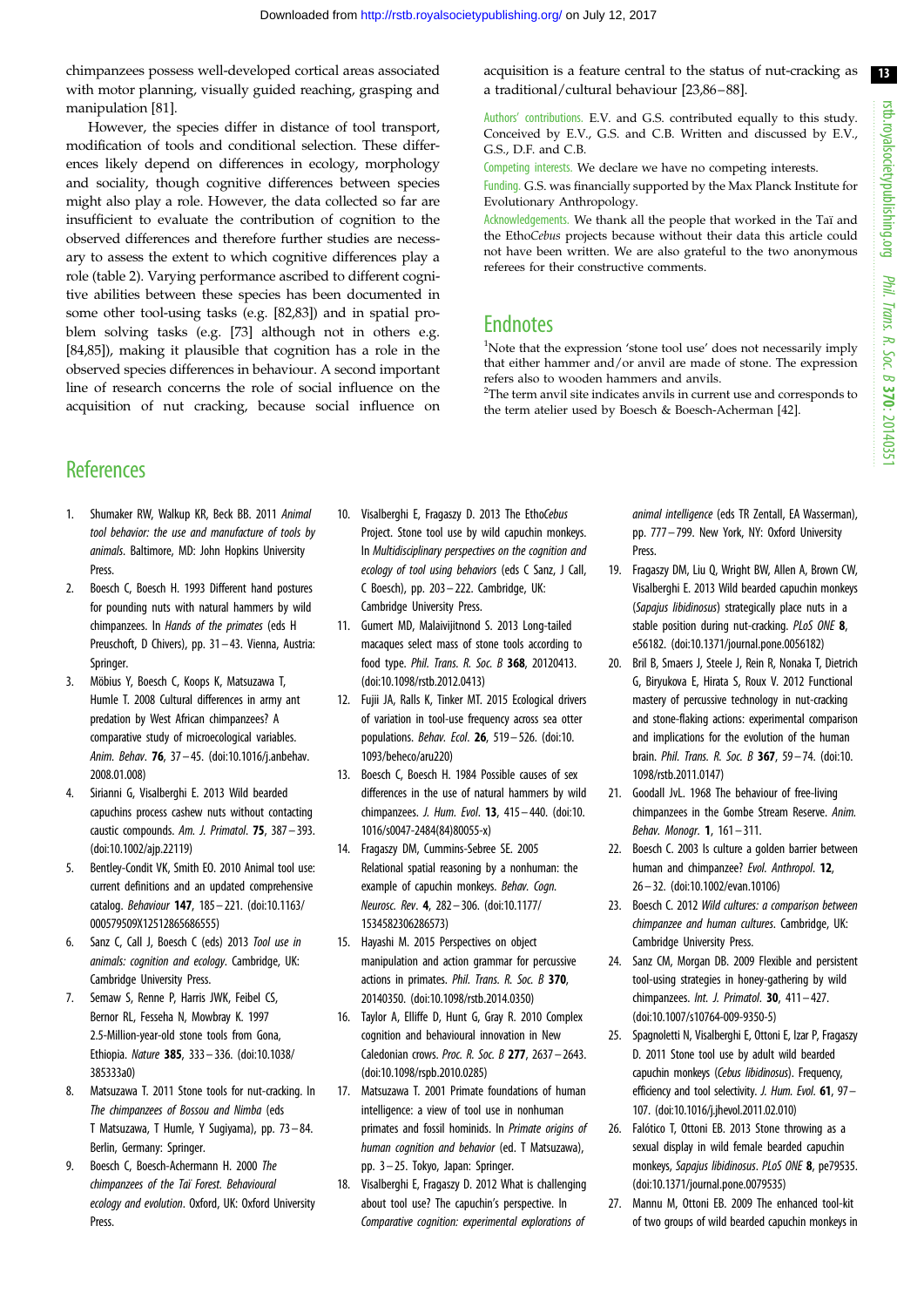<span id="page-13-0"></span>the Caatinga: tool making, associative use, and secondary tools. Am. J. Primatol. 71, 242-251. [\(doi:10.1002/ajp.20642\)](http://dx.doi.org/10.1002/ajp.20642)

- 28. Ferreira RG, Emidio RA, Jerusalinsky L. 2010 Three stones for three seeds: natural occurrence of selective tool use by capuchins (Cebus libidinosus) based on an analysis of the weight of stones found at nutting sites. Am. J. Primatol.  $72$ ,  $270 - 275$ . [\(doi:10.1002/ajp.20771\)](http://dx.doi.org/10.1002/ajp.20771)
- 29. Mendes FDC, Cardoso RM, Ottoni EB, Izar P, Villar DNA, Marquezan RF. 2015 Diversity of nutcracking tool sites used by Sapajus libidinosus in Brazilian Cerrado. Am. J. Primatol. 77, 535– 546. [\(doi:10.](http://dx.doi.org/10.1002/ajp.22373) [1002/ajp.22373](http://dx.doi.org/10.1002/ajp.22373))
- 30. Haslam M et al. 2009 Primate archaeology. Nature 460, 339– 344. [\(doi:10.1038/nature08188](http://dx.doi.org/10.1038/nature08188))
- 31. Langergraber KE et al. 2012 Generation times in wild chimpanzees and gorillas suggest earlier divergence times in great ape and human evolution. Proc. Natl Acad. Sci. USA 109, 15 716 -15 721. ([doi:10.1073/pnas.1211740109\)](http://dx.doi.org/10.1073/pnas.1211740109)
- 32. Gibbs RA et al. 2007 Evolutionary and biomedical insights from the rhesus macaque genome. Science 316, 222 – 234. ([doi:10.1126/](http://dx.doi.org/10.1126/science.1139247) [science.1139247\)](http://dx.doi.org/10.1126/science.1139247)
- 33. Schrago CG, Russo CAM. 2003 Timing the origin of New World monkeys. Mol. Biol. Evol. 20, 1620 – 1625. [\(doi:10.1093/molbev/msg172](http://dx.doi.org/10.1093/molbev/msg172))
- 34. Luncz LV, Mundry R, Boesch C. 2012 Evidence for cultural differences between neighboring chimpanzee communities. Curr. Biol. 22, 922– 926. [\(doi:10.1016/j.cub.2012.03.031](http://dx.doi.org/10.1016/j.cub.2012.03.031))
- 35. Sirianni G, Wittig R, Boesch C. In preparation. Do chimpanzees anticipate object's weight? A field experiment on the kinematics of hammer-lifting movements in the nut-cracker Taï chimpanzees.
- 36. Fragaszy DM, Izar P, Liu Q, Eshchar Y, Young LA, Visalberghi E. In press. Insights into life history of bearded capuchins (Sapajus libidinosus). Longitudinal records of body mass and reproduction. Am. J. Primatol.
- 37. Tomasello M, Call J. 1997 Primate cognition. Oxford, UK: Oxford University Press.
- 38. Mangalam M, Fragaszy D. 2015 Wild bearded capuchin monkeys crack nuts dexterously. Curr. Biol. 25, 1334– 1339. [\(doi:10.1016/j.cub.2015.03.](http://dx.doi.org/10.1016/j.cub.2015.03.035) [035](http://dx.doi.org/10.1016/j.cub.2015.03.035))
- 39. Spagnoletti N, Visalberghi E, Verderane MP, Ottoni E, Izar P, Fragaszy D. 2012 Stone tool use in wild bearded capuchin monkeys, Cebus libidinosus. Is it a strategy to overcome food scarcity? Anim. Behav. 83, 1285– 1294. [\(doi:10.1016/j.anbehav.2012.](http://dx.doi.org/10.1016/j.anbehav.2012.03.002) [03.002\)](http://dx.doi.org/10.1016/j.anbehav.2012.03.002)
- 40. Visalberghi E, Fragaszy D, Ottoni E, Izar P, de Oliveira MG, Andrade FRD. 2007 Characteristics of hammer stones and anvils used by wild bearded capuchin monkeys (Cebus libidinosus) to crack open palm nuts. Am. J. Physical Anthrop. 132, 426– 444. [\(doi:10.1002/ajpa.20546](http://dx.doi.org/10.1002/ajpa.20546))
- 41. Visalberghi E, Sabbatini G, Spagnoletti N, Andrade FRD, Ottoni E, Izar P, Fragaszy D. 2008 Physical properties of palm fruits processed with tools by wild bearded capuchins (Cebus libidinosus).

Am. J. Primatol. 70, 884– 891. ([doi:10.1002/](http://dx.doi.org/10.1002/ajp.20578) [ajp.20578\)](http://dx.doi.org/10.1002/ajp.20578)

- 42. Boesch C, Boesch H. 1983 Optimisation of nutcracking with natural hammers by wild chimpanzees. Behaviour 83, 265-286. [\(doi:10.](http://dx.doi.org/10.1163/156853983X00192) [1163/156853983X00192\)](http://dx.doi.org/10.1163/156853983X00192)
- 43. Peternelli Corrêa dos Santos L. 2015 Parâmetros nutricionais da dieta de duas populações de macaco-prego: Sapajus libidinosus no ecótono Cerrado/Caatinga e Sapajus nigritus na Mata Atlântica. PhD thesis, University of São Paulo, São Paulo, Brazil.
- 44. Boesch C, Marchesi P, Marchesi N, Fruth B, Joulian F. 1994 Is nut cracking in wild chimpanzees a cultural behaviour? J. Hum. Evol. 26, 325– 338. [\(doi:10.](http://dx.doi.org/10.1006/jhev.1994.1020) [1006/jhev.1994.1020\)](http://dx.doi.org/10.1006/jhev.1994.1020)
- 45. Boesch C, Goné Bi ZB, Anderson DP, Stahl D. 2006 Food choice in Taï chimpanzees: are cultural differences present? In Feeding ecology in apes and other primates (eds G Hohmann, M Robbins, C Boesch), pp. 365 – 399. Cambridge, UK: Cambridge University Press.
- 46. Boesch C, Boesch H. 1984 Mental map in wild chimpanzees: an analysis of hammer transports for nut cracking. Primates 25, 160– 170. [\(doi:10.1007/](http://dx.doi.org/10.1007/bf02382388) [bf02382388](http://dx.doi.org/10.1007/bf02382388))
- 47. Visalberghi E, Spagnoletti N, Ramos da Silva ED, Andrade FRD, Ottoni E, Izar P, Fragaszy D. 2009 Distribution of potential suitable hammers and transport of hammer tools and nuts by wild capuchin monkeys. Primates  $50$ ,  $95 - 104$ . [\(doi:10.](http://dx.doi.org/10.1007/s10329-008-0127-9) [1007/s10329-008-0127-9\)](http://dx.doi.org/10.1007/s10329-008-0127-9)
- 48. Visalberghi E, Albani A, Ventricelli M, Fragazsy D, Schino G. In preparation. Factors affecting cashew processing by wild bearded capuchin monkeys (Sapajus libidinosus, Kerr 1972).
- 49. Sirianni G, Mundry R, Boesch C. 2015 When to choose which tool: multidimensional and conditional selection of nut-cracking hammers in wild chimpanzees. Anim. Behav. 100, 152 – 165. [\(doi:10.1016/j.anbehav.2014.11.](http://dx.doi.org/10.1016/j.anbehav.2014.11.022)  $(1)$
- 50. Fragaszy DM, Pickering T, Liu Q, Izar P, Ottoni E, Visalberghi E. 2010 Bearded capuchin monkeys' and a human's efficiency at cracking palm nuts with stone tools: field experiments. Anim. Behav. 79, 321– 332. [\(doi:10.1016/j.anbehav.](http://dx.doi.org/10.1016/j.anbehav.2009.11.004) [2009.11.004\)](http://dx.doi.org/10.1016/j.anbehav.2009.11.004)
- 51. Schoonaert K, D'Août K, Aerts P. 2007 Morphometrics and inertial properties in the body segments of chimpanzees (Pan troglodytes). J. Anatomy, 210, 518– 531. ([doi:10.1111/j.1469-](http://dx.doi.org/10.1111/j.1469-7580.2007.00720.x) [7580.2007.00720.x\)](http://dx.doi.org/10.1111/j.1469-7580.2007.00720.x)
- 52. Fragaszy DM, Izar P, Liu Q, Eshchar Y, Young LA, Visalberghi E. In press. Insights into life history of bearded capuchins (Sapaius libidinosus). Longitudinal records of body mass and reproduction. Am. J. Primatol.
- 53. Günther M, Boesch C. 1993 Energetic cost of nutcracking behavior in wild chimpanzees. In Hands of the primates (eds H Preuschoft, D Chivers), pp. 109 – 129. Vienna, Austria: Springer.
- 54. Spagnoletti N. 2009 Uso di strumenti in una popolazione di Cebus libidinosus allo stato selvatico in Piauí, Brasile. PhD dissertation, Dipartimento di Biologia Animale e dell'Uomo, Università La Sapienza di Roma, Rome, Italy.
- 55. Verderane M, Izar P, Visalberghi E, Ottoni E, Fragaszy D. 2013 Socioecology of wild bearded capuchin monkeys (Sapajus libidinosus): an analysis of social relationships among female primates that use tools in feeding. Behaviour 150, 659– 689. ([doi: 10.1163/1568539X-00003076](http://dx.doi.org/10.1163/1568539X-00003076))
- 56. Fragaszy DM, Elisabetta V, Linda MF. 2004 The complete capuchin: the biology of the genus Cebus. Cambridge, UK: Cambridge University Press.
- 57. Visalberghi E, Haslam M, Spagnoletti N, Fragaszy D. 2013 Use of stone hammer tools and anvils by bearded capuchin monkeys over time and space: construction of an archeological record of tool use. J. Archaeol. Sci. 40, 3222– 3232. ([doi:10.1016/j.jas.](http://dx.doi.org/10.1016/j.jas.2013.03.021) [2013.03.021](http://dx.doi.org/10.1016/j.jas.2013.03.021))
- 58. Fragaszy DM, Greenberg R, Visalberghi E, Ottoni EB, Izar P, Liu Q. 2010 How wild bearded capuchin monkeys select stones and nuts to minimize the number of strikes per nut cracked. Anim. Behav. 80, 205– 214. [\(doi:10.1016/j.anbehav.2010.04.018\)](http://dx.doi.org/10.1016/j.anbehav.2010.04.018)
- 59. Luncz LV, Wittig RM, Boesch C. 2015 Primate archaeology reveals cultural transmission in wild chimpanzees (Pan troglodytes verus). Phil. Trans. R. Soc. B 370, 20140348. ([doi:10.1098/rstb.](http://dx.doi.org/10.1098/rstb.2014.0348) [2014.0348](http://dx.doi.org/10.1098/rstb.2014.0348))
- 60. Massaro L. 2013 Selection and transport of tools in wild bearded capuchins (Sapajus libidinosus, Spix, 1823). Doctoral dissertation, Sapienza University of Rome.
- 61. Visalberghi E, Addessi E, Truppa V, Spagnoletti N, Ottoni E, Izar P, Fragaszy D. 2009 Selection of effective stone tools by wild bearded capuchin monkeys. Curr. Biol. 19, 213– 217. [\(doi:10.1016/j.](http://dx.doi.org/10.1016/j.cub.2008.11.064) [cub.2008.11.064\)](http://dx.doi.org/10.1016/j.cub.2008.11.064)
- 62. Massaro L, Liu Q, Visalberghi E, Fragaszy D. 2012 Wild bearded capuchin (Sapajus libidinosus) select hammer tools on the basis of both stone mass and distance from the anvil. Anim. Cogn. 15, 1065 - 1074. ([doi:10.1007/s10071-](http://dx.doi.org/10.1007/s10071-012-0530-x) [012-0530-x](http://dx.doi.org/10.1007/s10071-012-0530-x))
- 63. Duarte M, Hanna J, Sanches E, Liu Q, Fragaszy D. 2012 Kinematics of bipedal locomotion while carrying a load in the arms in bearded capuchin monkeys (Sapajus libidinosus). J. Hum. Evol. 63, 851– 858. [\(doi:10.1016/j.jhevol.2012.10.002\)](http://dx.doi.org/10.1016/j.jhevol.2012.10.002)
- 64. Boesch C, Boesch H. 1981 Sex differences in the use of natural hammers by wild chimpanzees: a preliminary report. J. Hum. Evol. 10, 585– 593. ([doi:10.1016/s0047-2484\(81\)80049-8](http://dx.doi.org/10.1016/s0047-2484(81)80049-8))
- 65. Boesch C, Boesch H. 1990 Tool use and tool making in wild chimpanzees. Folia Primatol. 54, 86– 99. ([doi:10.1159/000156428\)](http://dx.doi.org/10.1159/000156428)
- 66. Haslam M, Cardoso RM, Visalberghi E, Fragaszy D. 2014 Stone anvil damage by wild bearded capuchins (Sapajus libidinosus) during pounding tool use: a field experiment. PLoS ONE 9, e111273. ([doi:10.1371/journal.pone.0111273](http://dx.doi.org/10.1371/journal.pone.0111273))
- 67. Goren-Inbar N, Sharon G, Alperson-Afil N, Herzlinger G. 2015 A new type of anvil in the